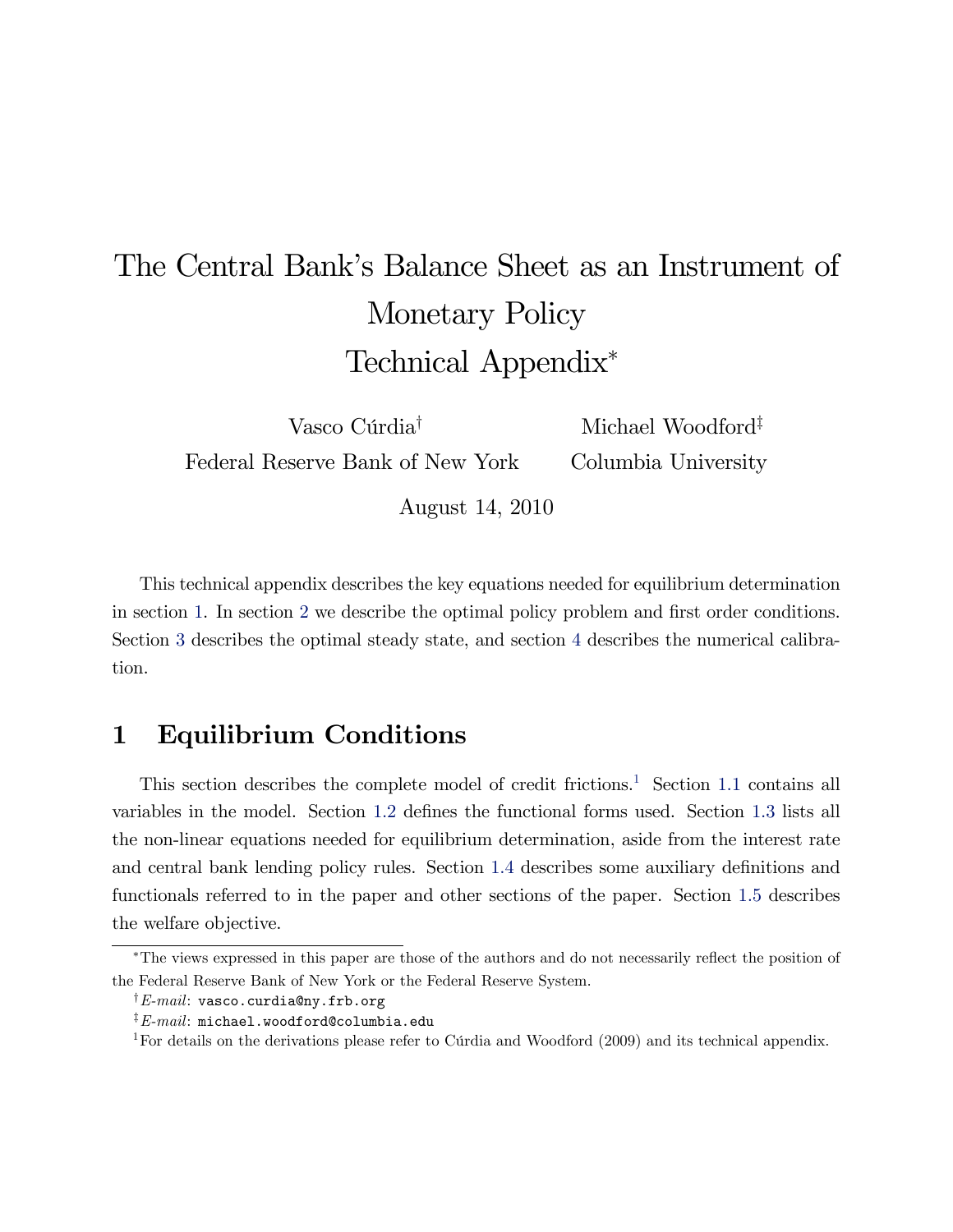### <span id="page-1-0"></span>1.1 Variables

Endogenous variables:

<span id="page-1-1"></span>
$$
\left\{i_t^d, \omega_t, \lambda_t^b, \lambda_t^s, \Pi_t, Y_t, K_t, F_t, \Delta_t, b_t, L_t^{cb}, \Xi_t\right\}
$$
\n(1.1)

with:

- $i_t^d$ : deposit/policy rate
- $\omega_t$ : spread between borrowing and deposit rates
- $\bullet$   $\lambda_t^b$  $t<sub>t</sub><sup>b</sup>$ : marginal utility of expenditure of borrowers
- $\bullet$   $\lambda_t^s$  $t_i^s$ : marginal utility of expenditure of savers
- $\Pi_t$ : gross inflation rate
- $Y_t$ : real output
- $K_t$ : artificial variable used in recursive version of inflation dynamics
- $F_t$ : artificial variable used in recursive version of inflation dynamics
- $\Delta_t$ : measure of price dispersion
- $\bullet$   $b_t$ : total borrowing in the economy
- $L_t^{cb}$ : central bank lending
- $\bullet$   $\Xi_t$ : Total intermediation resource costs, including both private and central bank.

Exogenous variables

$$
\xi_t = \left\{ A_t, \bar{C}_t^b, \bar{C}_t^s, G_t, \mu_t^w, \tau_t, b_t^g, \bar{H}_t, \tilde{\Xi}_t, \tilde{\Xi}_t^+, \tilde{\chi}_t, \tilde{\chi}_t^+ \right\} \tag{1.2}
$$

with:

- $A_t$ : productivity shock
- $\bar{C}_t^b$ : shock to utility of borrowers
- $\bar{C}_t^s$ : shock to utility of savers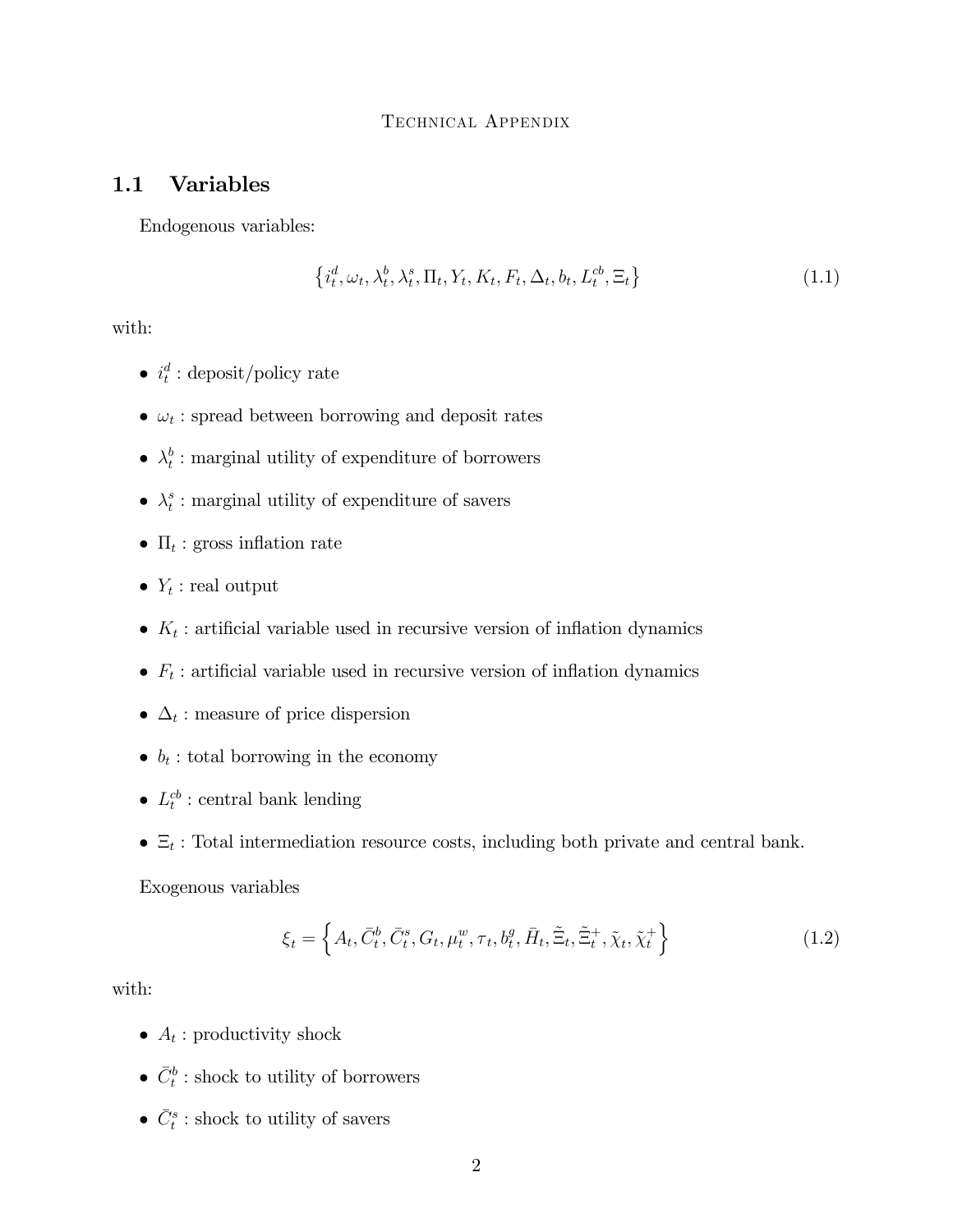- $G_t$ : government consumption
- $\mu_t^w$  : wage markup
- $\tau_t$ : marginal tax rate
- $\bullet$   $b_t^g$  $t_i^g$ : government debt
- $\bar{H}_t$ : labor disutility shock
- $\bullet$   $\tilde{\Xi}_t$  : multiplicative private intermediation resource cost shock
- $\tilde{\Xi}_t^+$ : additive private intermediation resource cost shock
- $\tilde{\chi}_t$ : multiplicative shock to default rate
- $\tilde{\chi}^+_t$ : additive shock to default rate

In the text we also refer to a vector  $Z_t$  used in the inflation dynamics, which is defined as

$$
Z_t = \left[ \begin{array}{c} K_t \\ F_t \end{array} \right]. \tag{1.3}
$$

Other auxiliary variables

- $c_t^b$ : consumption of borrowers
- $c_t^s$ : consumption of savers
- $\tilde{\lambda}_t$  : weighted average of  $\lambda_t^b$  and  $\lambda_t^s$ t
- $\Lambda_t$ : another weighted average of  $\lambda_t^b$  and  $\lambda_t^s$ t
- $\tilde{\Lambda}_t$ : another weighted average of  $\lambda_t^b$  and  $\lambda_t^s$ t
- $\Omega_t$ : ratio of marginal utilities of expenditure:  $\Omega_t \equiv \lambda_t^b$  $t^b/\lambda_t^s$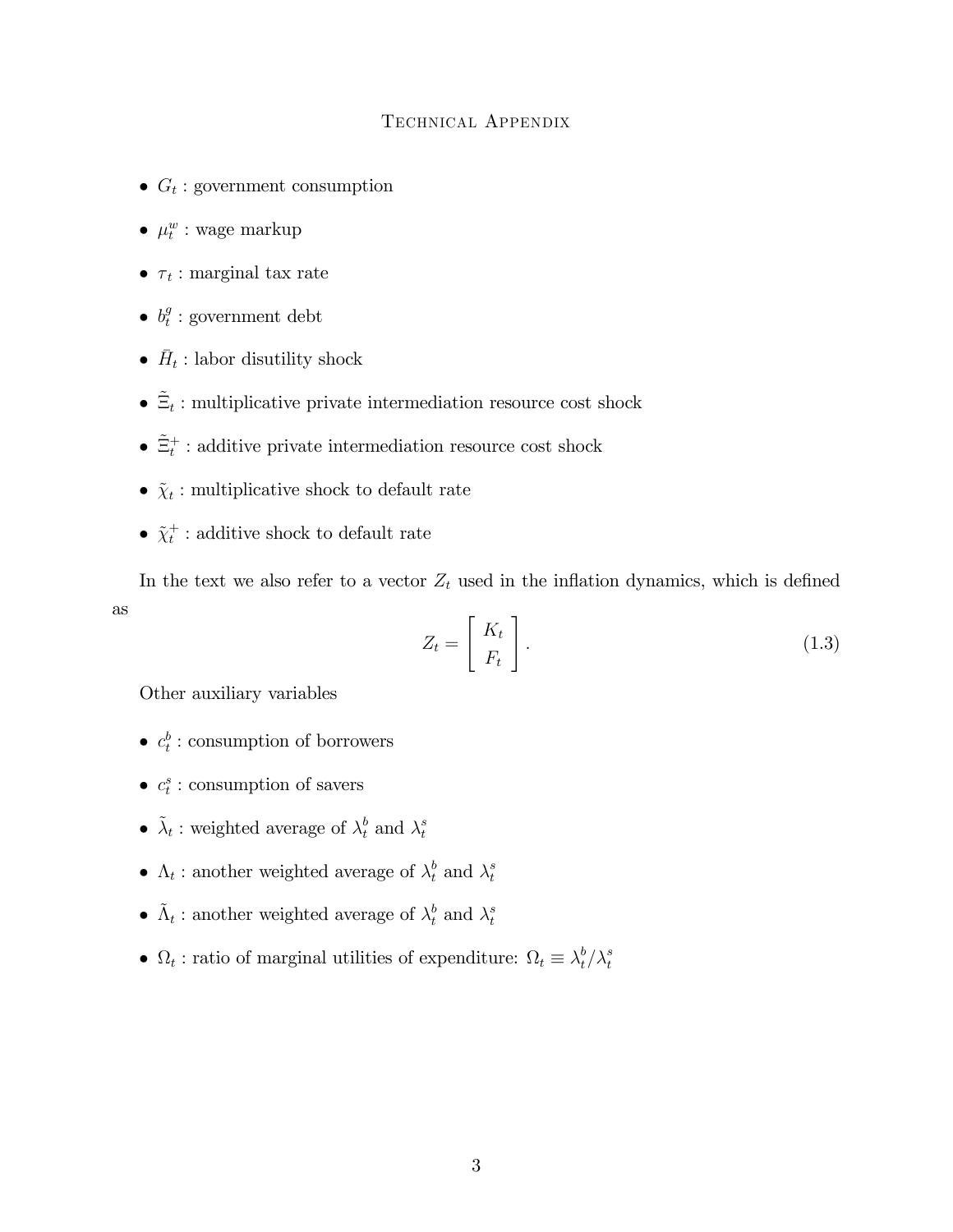### <span id="page-3-0"></span>1.2 Financial Intermediation Functional Forms

The private intermediaries resource cost, given the satiation of reserves, is given by:

$$
\Xi^p(L;\xi_t) = \tilde{\Xi}_t L^{\eta} + \tilde{\Xi}_t^+ L,\tag{1.4}
$$

where L is the amount of privately intermediated credit, and  $\eta \geq 1$ . The losses from fraudulent credit are

$$
\chi(L; \xi_t) = \tilde{\chi}_t L^{1+\varkappa} + \tilde{\chi}_t^+ L,\tag{1.5}
$$

where  $\varkappa\geq 0.$ 

Central bank lending resource cost

$$
\Xi^{cb}\left(L^{cb}\right) = \tilde{\Xi}^{cb}L^{\eta_{cb}},\tag{1.6}
$$

with  $\eta_{cb} \geq 1$ . But in the numerical analysis we consider  $\eta_{cb} = 1$ .

### <span id="page-3-1"></span>1.3 Non-linear equations

The equations describing the economy are summarized below:

<span id="page-3-6"></span>
$$
\lambda_t^b = \left(1 + i_t^d\right)\left(1 + \omega_t\right)\beta E_t \left[\left[\delta + \left(1 - \delta\right)\pi_b\right]\frac{\lambda_{t+1}^b}{\Pi_{t+1}} + \left(1 - \delta\right)\left(1 - \pi_b\right)\frac{\lambda_{t+1}^s}{\Pi_{t+1}}\right],\tag{1.7}
$$

$$
\lambda_t^s = (1 + i_t^d) \beta E_t \left[ (1 - \delta) \pi_b \frac{\lambda_{t+1}^b}{\Pi_{t+1}} + [\delta + (1 - \delta) (1 - \pi_b)] \frac{\lambda_{t+1}^s}{\Pi_{t+1}} \right],
$$
(1.8)

<span id="page-3-2"></span>
$$
K_t = \Lambda \left(\lambda_t^b, \lambda_t^s\right) \mu^p \left(1 + \omega_y\right) \psi \mu_t^w \tilde{\lambda} \left(\lambda_t^b, \lambda_t^s\right)^{-1} \bar{H}_t^{-\nu} \left(\frac{Y_t}{A_t}\right)^{1+\omega_y} + \alpha \beta E_t \left[\Pi_{t+1}^{\theta(1+\omega_y)} K_{t+1}\right], \tag{1.9}
$$

<span id="page-3-3"></span>
$$
F_t = \Lambda\left(\lambda_t^b, \lambda_t^s\right) \left(1 - \tau_t\right) Y_t + \alpha \beta E_t \left[\Pi_{t+1}^{\theta-1} F_{t+1}\right],\tag{1.10}
$$

<span id="page-3-5"></span><span id="page-3-4"></span>
$$
(1 + \pi_b \omega_t) b_t = \pi_b \pi_s B\left(\lambda_t^b, \lambda_t^s, Y_t, \Delta_t; \xi_t\right) - \pi_b b_t^g
$$
\n
$$
+ \delta \left[b_{t-1} \left(1 + \omega_{t-1}\right) + \pi_b b_{t-1}^g\right] \frac{1 + i_{t-1}^d}{\Pi_t},
$$
\n
$$
Y_t = \pi_b \bar{C}_t^b \left(\lambda_t^b\right)^{-\sigma_b} + \pi_s \bar{C}_t^s \left(\lambda_t^s\right)^{-\sigma_s} + G_t + \Xi_t,
$$
\n
$$
(1.12)
$$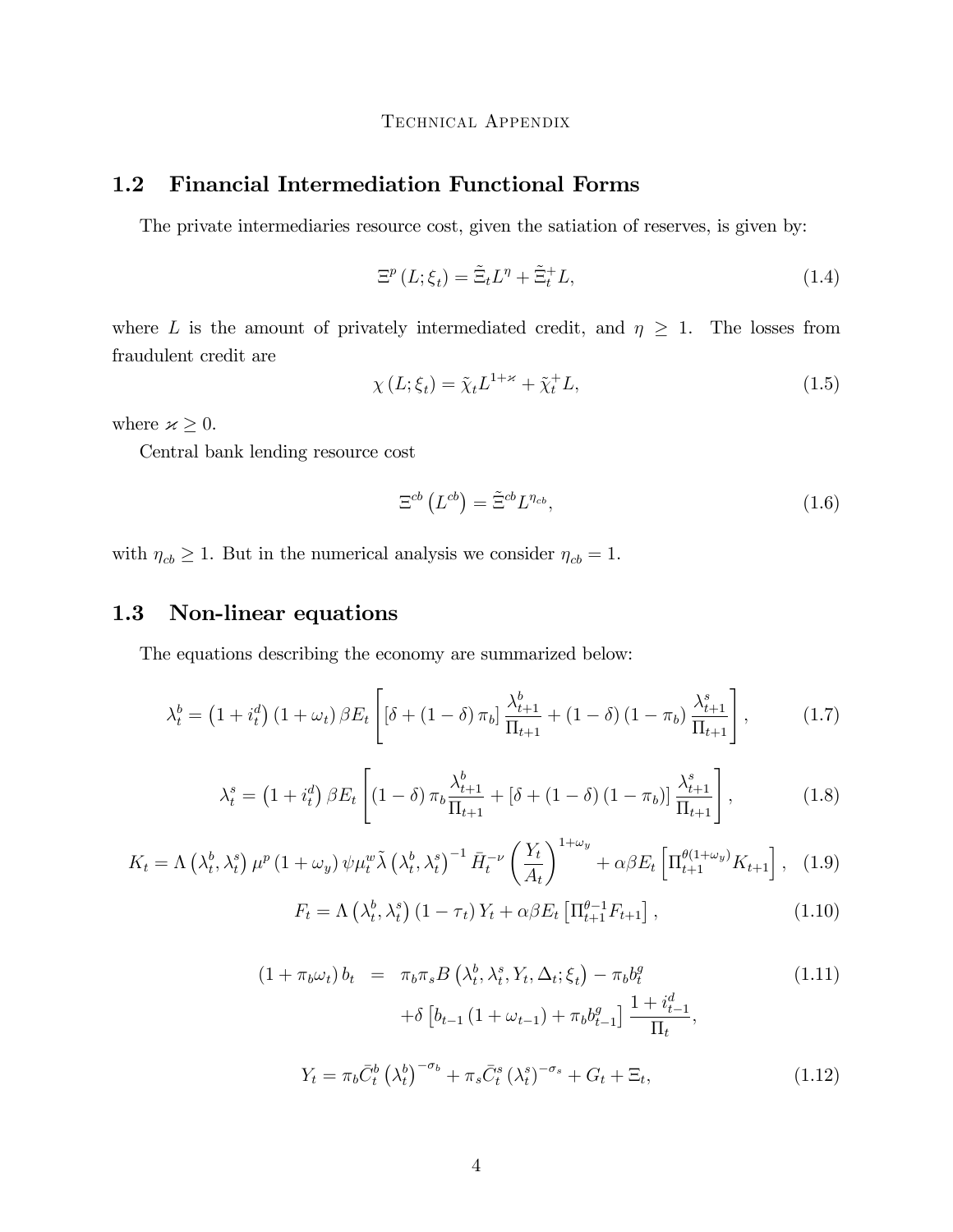<span id="page-4-2"></span>
$$
\Delta_t = \alpha \Delta_{t-1} \Pi_t^{\theta(1+\omega_y)} + (1-\alpha) \left( \frac{1 - \alpha \Pi_t^{\theta-1}}{1-\alpha} \right)^{\frac{\theta(1+\omega_y)}{\theta-1}}, \qquad (1.13)
$$

<span id="page-4-1"></span>
$$
\frac{1 - \alpha \Pi_t^{\theta - 1}}{1 - \alpha} = \left(\frac{F_t}{K_t}\right)^{\frac{\theta - 1}{1 + \omega_y \theta}},\tag{1.14}
$$

<span id="page-4-5"></span>
$$
\omega_t = \left(1 + \varkappa\right) \tilde{\chi}_t \left(b_t - L_t^{cb}\right)^{\varkappa} + \tilde{\chi}_t^+ + \eta \tilde{\Xi}_t \left(b_t - L_t^{cb}\right)^{\eta - 1} + \tilde{\Xi}_t^+, \tag{1.15}
$$

<span id="page-4-4"></span>
$$
\Xi_t = \tilde{\Xi}_t \left( b_t - L_t^{cb} \right)^{\eta} + \tilde{\Xi}_t^+ \left( b_t - L_t^{cb} \right) + \Xi^{cb} \left( L_t^{cb} \right). \tag{1.16}
$$

### <span id="page-4-0"></span>1.4 Auxiliary Definitions

The ratio of marginal utilities is given by

<span id="page-4-3"></span>
$$
\Omega_t \equiv \frac{\lambda_t^b}{\lambda_t^s}.\tag{1.17}
$$

At different stages we consider three alternative weighted averages of the marginal utility of expenditures of the two types:

$$
\tilde{\lambda}\left(\lambda_t^b, \lambda_t^s\right) \equiv \psi \left[ \pi_b \left( \frac{\lambda_t^b}{\psi_b} \right)^{\frac{1}{\nu}} + \pi_s \left( \frac{\lambda_t^s}{\psi_s} \right)^{\frac{1}{\nu}} \right]^\nu, \tag{1.18}
$$

$$
\Lambda\left(\lambda_t^b,\lambda_t^s\right) \equiv \pi_b\lambda_t^b + \pi_s\lambda_t^s, \tag{1.19}
$$

$$
\tilde{\Lambda}\left(\lambda_t^b,\lambda_t^s\right) \equiv \psi^{\frac{1}{1+\nu}}\left[\pi_b\psi_b^{-\frac{1}{\nu}}\left(\lambda_t^b\right)^{\frac{1+\nu}{\nu}} + \pi_s\psi_s^{-\frac{1}{\nu}}\left(\lambda_t^s\right)^{\frac{1+\nu}{\nu}}\right]^{\frac{\nu}{1+\nu}}.\tag{1.20}
$$

with

<span id="page-4-6"></span>
$$
\psi^{-\frac{1}{\nu}} \equiv \pi_b \psi_b^{-\frac{1}{\nu}} + (1 - \pi_b) \psi_s^{-\frac{1}{\nu}}.
$$
\n(1.21)

Equation [\(1.14\)](#page-4-1) defines inflation as a function of  $K_t$  and  $F_t$ . A more parsimonious way of writing it, used in the main text, is

$$
\Pi_t = \Pi\left(Z_t\right),\tag{1.22}
$$

with

$$
\Pi\left(Z_t\right) \equiv \left[\frac{1 - \left(1 - \alpha\right) \left(\frac{F_t}{K_t}\right)^{\frac{\theta - 1}{1 + \omega_y \theta}}}{\alpha}\right]^{\frac{1}{\theta - 1}}.\tag{1.23}
$$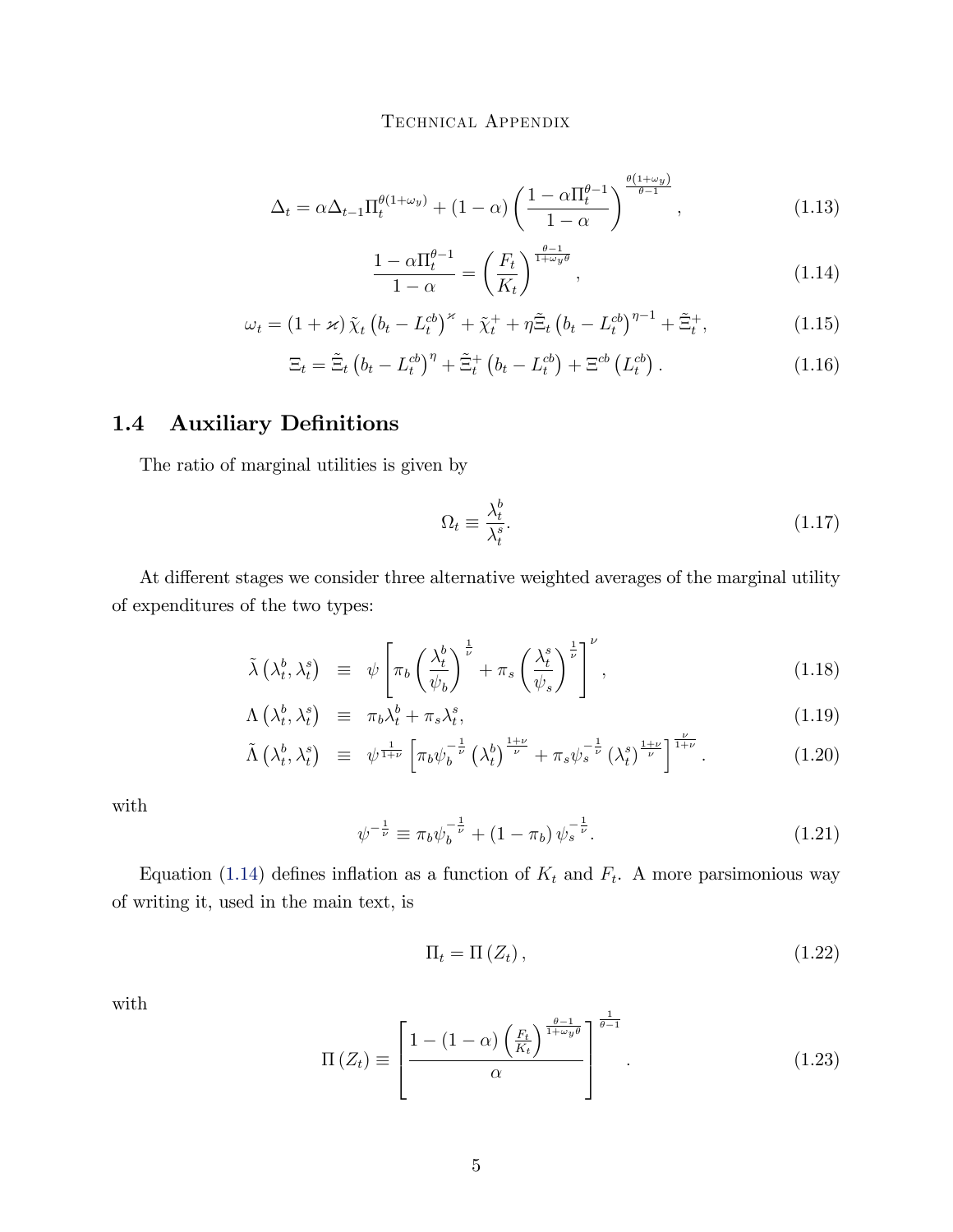In the main text we combine equations  $(1.9)$  and  $(1.10)$  into a single expression:

$$
Z_t = z\left(Y_t, \lambda_t^b, \lambda_t^s; \xi_t\right) + E_t\left[\Phi\left(Z_{t+1}\right)\right],\tag{1.24}
$$

with

$$
z\left(Y_t, \lambda_t^b, \lambda_t^s; \xi_t\right) \equiv \left[\begin{array}{c} \Lambda\left(\lambda_t^b, \lambda_t^s\right) \mu^p \left(1 + \omega_y\right) \psi \mu_t^w \tilde{\lambda} \left(\lambda_t^b, \lambda_t^s\right)^{-1} \bar{H}_t^{-\nu} \left(\frac{Y_t}{A_t}\right)^{1+\omega_y} \\ \Lambda\left(\lambda_t^b, \lambda_t^s\right) \left(1 - \tau_t\right) Y_t \end{array}\right], \tag{1.25}
$$

$$
\Phi\left(Z_{t+1}\right) \equiv \left[\begin{array}{c} \alpha \beta \Pi \left(Z_{t+1}\right)^{\theta(1+\omega_y)} K_{t+1} \\ \alpha \beta \Pi \left(Z_{t+1}\right)^{\theta-1} F_{t+1} \end{array}\right]. \tag{1.26}
$$

Equation  $(1.13)$  defines the law of motion of price dispersion which can be recast as

$$
\Delta_t = h\left(\Delta_{t-1}, \Pi_t\right),\tag{1.27}
$$

as presented in the main text, where

$$
h\left(\Delta_{t-1}, \Pi_t\right) \equiv \alpha \Delta_{t-1} \Pi_t^{\theta(1+\omega_y)} + (1-\alpha) \left(\frac{1-\alpha \Pi_t^{\theta-1}}{1-\alpha}\right)^{\frac{\theta(1+\omega_y)}{\theta-1}}.\tag{1.28}
$$

In the law of motion of debt, equation [\(1.11\)](#page-3-4), we use

$$
B\left(\lambda_t^b, \lambda_t^s, Y_t, \Delta_t; \xi_t\right) \equiv \bar{C}_t^b \left(\lambda_t^b\right)^{-\sigma_b} - \bar{C}_t^s \left(\lambda_t^s\right)^{-\sigma_s} - \left[\left(\frac{\lambda_t^b}{\psi_b}\right)^{\frac{1}{\nu}} - \left(\frac{\lambda_t^s}{\psi_s}\right)^{\frac{1}{\nu}}\right] \left(\frac{\tilde{\lambda}_t}{\psi}\right)^{-\frac{1+\nu}{\nu}} \mu_t^w \bar{H}_t^{-\nu} \left(\frac{Y_t}{A_t}\right)^{1+\omega_y} \Delta_t.
$$
\n(1.29)

Definition of consumption of borrowers and savers:

$$
c_t^b = \bar{C}_t^b \left(\lambda_t^b\right)^{-\sigma_b}, \tag{1.30}
$$

<span id="page-5-0"></span>
$$
c_t^s = \bar{C}_t^s \left(\lambda_t^s\right)^{-\sigma_s}.\tag{1.31}
$$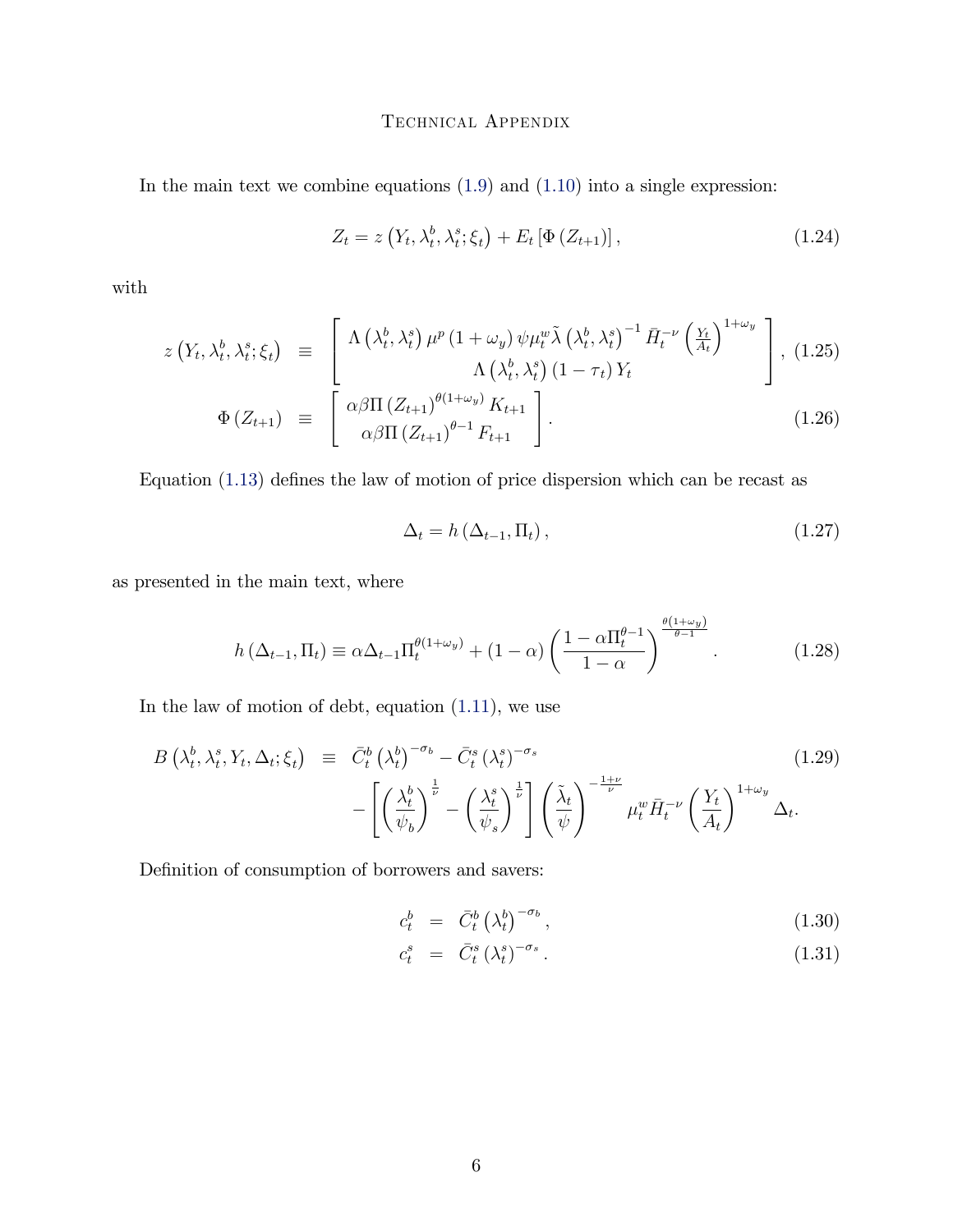# <span id="page-6-0"></span>1.5 Welfare Objective

The welfare objective is:

$$
U_t = \pi_b \frac{\left(c_t^b\right)^{1-\sigma_b^{-1}} \left(\bar{C}_t^b\right)^{\sigma_b^{-1}}}{1-\sigma_b^{-1}} + \pi_s \frac{\left(c_t^s\right)^{1-\sigma_s^{-1}} \left(\bar{C}_t^s\right)^{\sigma_s^{-1}}}{1-\sigma_s^{-1}} - \frac{\psi}{1+\nu} \left(\frac{\tilde{\lambda}_t}{\tilde{\Lambda}_t}\right)^{-\frac{1+\nu}{\nu}} \bar{H}_t^{-\nu} \left(\frac{Y_t}{A_t}\right)^{1+\omega_y} \Delta_t,
$$

and using equations [\(1.30\)](#page-5-0) and [\(1.31\)](#page-5-0), we can write the welfare objective in terms of the marginal utilities,

<span id="page-6-1"></span>
$$
U_t = \pi_b \frac{\left(\lambda_t^b\right)^{1-\sigma_b} \bar{C}_t^b}{1-\sigma_b^{-1}} + \pi_s \frac{\left(\lambda_t^s\right)^{1-\sigma_s} \bar{C}_t^s}{1-\sigma_s^{-1}} - \frac{\psi}{1+\nu} \left(\frac{\tilde{\lambda}_t}{\tilde{\Lambda}_t}\right)^{-\frac{1+\nu}{\nu}} \bar{H}_t^{-\nu} \left(\frac{Y_t}{A_t}\right)^{1+\omega_y} \Delta_t. \tag{1.32}
$$

We can further express the two marginal utilities of consumption as

$$
\lambda_t^b \equiv \lambda^b \left( Y_t, \Omega_t, \Xi_t; \xi_t \right), \tag{1.33}
$$

$$
\lambda_t^s \equiv \lambda^s \left( Y_t, \Omega_t, \Xi_t; \xi_t \right), \tag{1.34}
$$

where these functions are implicitely defined as the solutions to equations  $(1.12)$  and  $(1.17)$ . The weighted utility of consumption of the two types (the first two terms in  $(1.32)$ ) can be recast as

$$
\tilde{u}\left(Y_t, \Omega_t, \Xi_t; \xi_t\right),\tag{1.35}
$$

and the disutility of of supplying  $Y_t$  (the last term in  $(1.32)$ ) can be written as

$$
\Lambda\left(\Omega_{t}\right)\tilde{v}\left(Y_{t};\xi_{t}\right)\Delta_{t},\tag{1.36}
$$

where  $\Lambda(\Omega_t)$  and  $\tilde{v}(Y_t; \xi_t)$  are defined as:

$$
\Lambda\left(\lambda_t^b, \lambda_t^s\right) \equiv \frac{1}{1+\nu} \left( \frac{\left[ \pi_b \psi_b^{-1/\nu} \Omega_t^{\frac{1}{\nu}} + \pi_s \psi_s^{-1/\nu} \right]^\nu}{\left[ \pi_b \psi_b^{-1/\nu} \Omega_t^{\frac{1+\nu}{\nu}} + \pi_s \psi_s^{-1/\nu} \right]^{\frac{\nu}{1+\nu}} } \right)^{-\frac{1+\nu}{\nu}}, \tag{1.37}
$$

$$
\tilde{v}\left(Y_t;\xi_t\right) \equiv \bar{H}_t^{-\nu} \left(\frac{Y_t}{A_t}\right)^{1+\omega_y}.\tag{1.38}
$$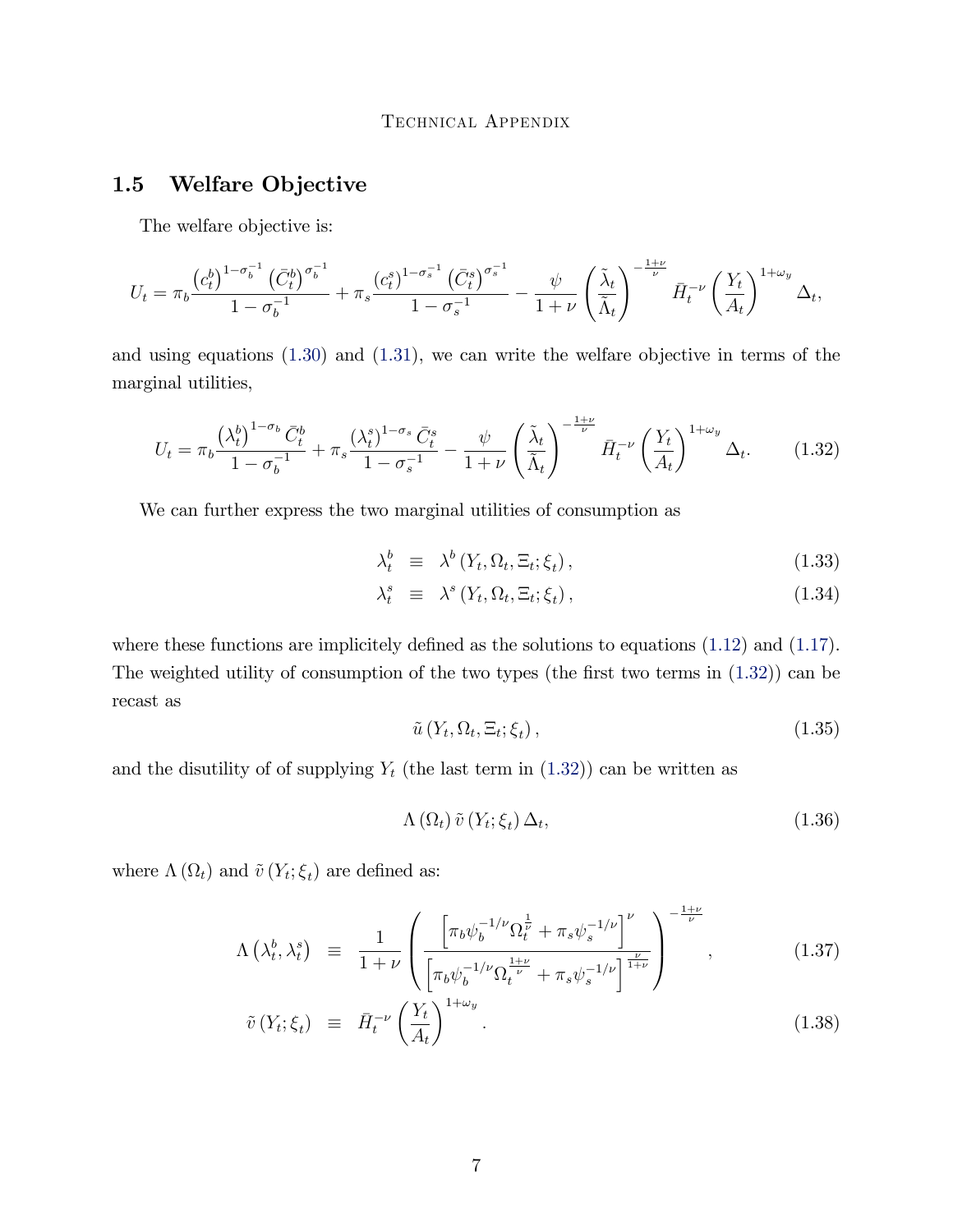We can thus recast the welfare criterion as

$$
U_t = U\left(Y_t, \Omega_t, \Xi_t, \Delta_t; \xi_t\right),\tag{1.39}
$$

which is the functional described in the main text, with

$$
U(Y_t, \Omega_t, \Xi_t, \Delta_t; \xi_t) \equiv \tilde{u}(Y_t, \Omega_t, \Xi_t; \xi_t) - \Lambda(\Omega_t) \tilde{v}(Y_t; \xi_t) \Delta_t.
$$
 (1.40)

# <span id="page-7-0"></span>2 Optimal policy

The optimal policy problem is to maximize welfare [\(1.32\)](#page-6-1) with respect to the variables listed in [\(1.1\)](#page-1-1) subject to the laws of motion of the economy [\(1.7\)](#page-3-6) - [\(1.16\)](#page-4-4), with multipliers  $\varphi_t^i$ for  $i = 1, ..., 10$ , respectively, and two additional constraints to enforce non-negative central bank lending

$$
L_t^{cb} \ge 0,\tag{2.1}
$$

and non-negative interest rate

$$
i_t^d \ge 0,\tag{2.2}
$$

and the multipliers for the additional constraints,  $\zeta_t$  and  $\Upsilon_t$ . We present each first order condition (FOC) below.

FOC w.r.t.  $i_t^d$ 

$$
0 = \varphi_t^1 \lambda_t^b + \varphi_t^2 \lambda_t^s + \delta \beta E_t \left[ \varphi_{t+1}^5 \left[ b_t \left( 1 + \omega_t \right) + \pi_b b_t^g \right] \frac{1 + i_t^d}{\Pi_{t+1}} \right] + \Upsilon_t.
$$
 (2.3)

Complementary slackness for  $i_t^d$  is given by the following three conditions,

$$
0 = \Upsilon_t i_t^d, \tag{2.4}
$$

$$
i_t^d \geq 0,\t\t(2.5)
$$

$$
\Upsilon_t \geq 0. \tag{2.6}
$$

FOC w.r.t.  $\omega_t$ 

$$
0 = \varphi_t^1 \frac{\lambda_t^b}{1 + \omega_t} - \varphi_t^5 \pi_b b_t + \delta \beta E_t \left[ \varphi_{t+1}^5 \frac{1 + i_t^d}{\Pi_{t+1}} b_t \right] + \varphi_t^9.
$$
 (2.7)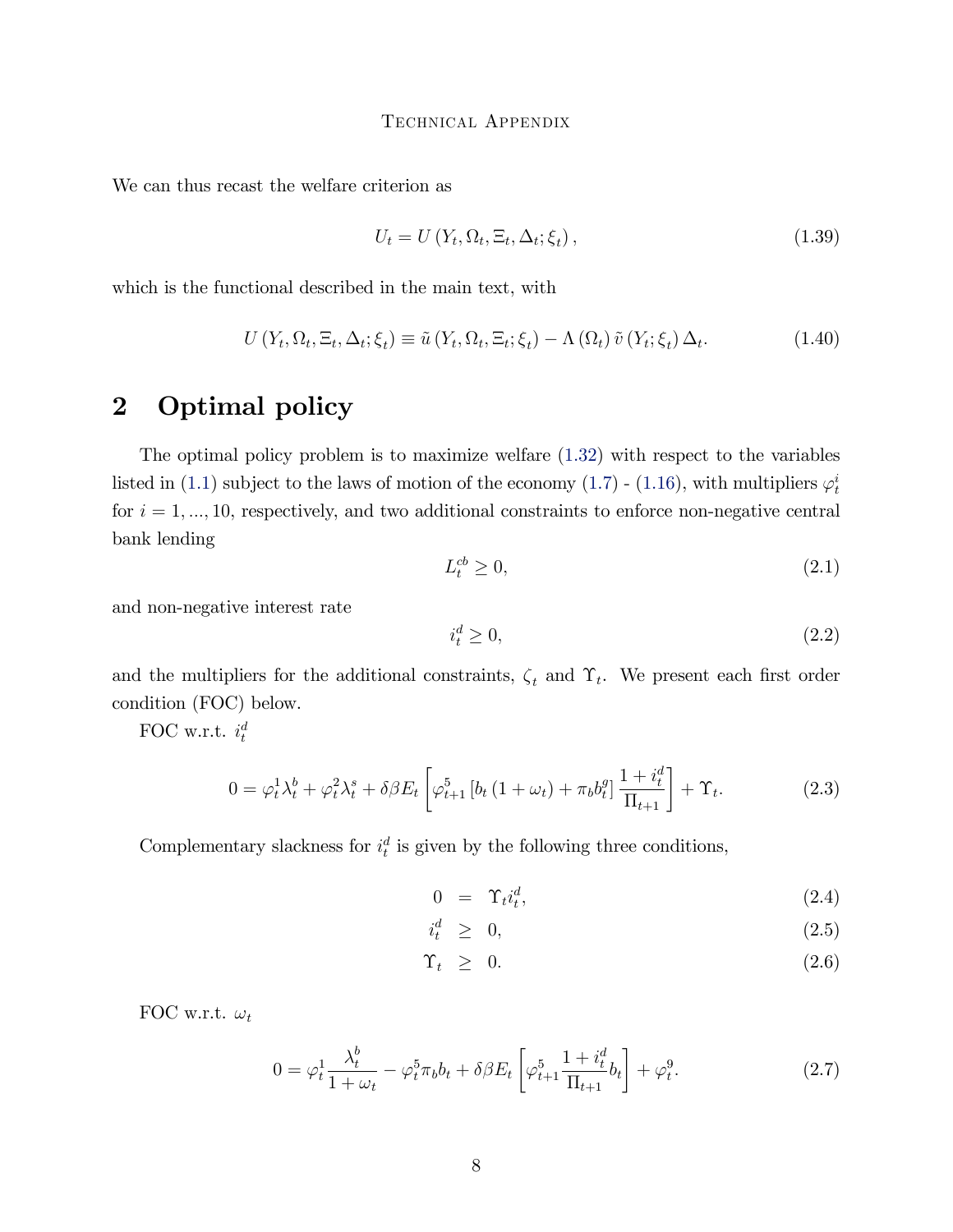<span id="page-8-0"></span>FOC w.r.t.  $L_t^{cb}$  $0 = \varphi_t^{10} \left[ \Xi_t^{p \prime} \left( b_t - L_t^{cb} \right) - \Xi^{cb \prime} \left( L_t^{cb} \right) \right] + \varphi_t^{9} \left[ \chi_t'' \left( b_t - L_t^{cb} \right) + \Xi_t^{p \prime \prime} \left( b_t - L_t^{cb} \right) \right] + \zeta_t$  $(2.8)$ 

and under the current functional forms this is equivalent to

$$
0 = \varphi_t^{10} \left[ \eta \tilde{\Xi}_t \left( b_t - L_t^{cb} \right)^{\eta - 1} + \tilde{\Xi}_t^+ - \eta_{cb} \tilde{\Xi}^{cb} \left( L_t^{cb} \right)^{\eta_{cb} - 1} \right] + \varphi_t^9 \left[ \varkappa \left( 1 + \varkappa \right) \tilde{\chi}_t \left( b_t - L_t^{cb} \right)^{\varkappa - 1} + \eta \left( \eta - 1 \right) \tilde{\Xi}_t \left( b_t - L_t^{cb} \right)^{\eta - 2} \right] + \zeta_t.
$$
 (2.9)

Complementary slackness for  $L_t^{cb}$  is given by the following three conditions:

$$
0 = \zeta_t L_t^{cb}, \qquad (2.10)
$$

$$
L_t^{cb} \geq 0,\tag{2.11}
$$

$$
\zeta_t \geq 0. \tag{2.12}
$$

FOC w.r.t.  $\boldsymbol{b}_t$ 

$$
0 = -\varphi_t^5 (1 + \pi_b \omega_t) + \delta \beta E_t \left[ \varphi_{t+1}^5 (1 + \omega_t) \frac{1 + i_t^d}{\Pi_{t+1}} \right] -\varphi_t^6 \Xi_t^{p\prime} (b_t - L_t^{cb}) - \varphi_t^9 \left[ \chi_t^{\prime\prime} (b_t - L_t^{cb}) + \Xi_t^{p\prime\prime} (b_t - L_t^{cb}) \right],
$$
\n(2.13)

and with the current functional forms,

$$
0 = -\varphi_t^5 (1 + \pi_b \omega_t) + \delta \beta E_t \left[ \varphi_{t+1}^5 (1 + \omega_t) \frac{1 + i_t^d}{\Pi_{t+1}} \right]
$$
\n
$$
-\varphi_t^6 \left[ \eta \tilde{\Xi}_t \left( b_t - L_t^{cb} \right)^{\eta - 1} + \tilde{\Xi}_t^+ \right]
$$
\n
$$
-\varphi_t^9 \left[ \varkappa (1 + \varkappa) \tilde{\chi}_t \left( b_t - L_t^{cb} \right)^{\varkappa - 1} + \eta (\eta - 1) \tilde{\Xi}_t \left( b_t - L_t^{cb} \right)^{\eta - 2} \right].
$$
\n(2.14)

FOC w.r.t.  $\Xi_t$ 

$$
\varphi_t^6 = \varphi_t^{10}.\tag{2.15}
$$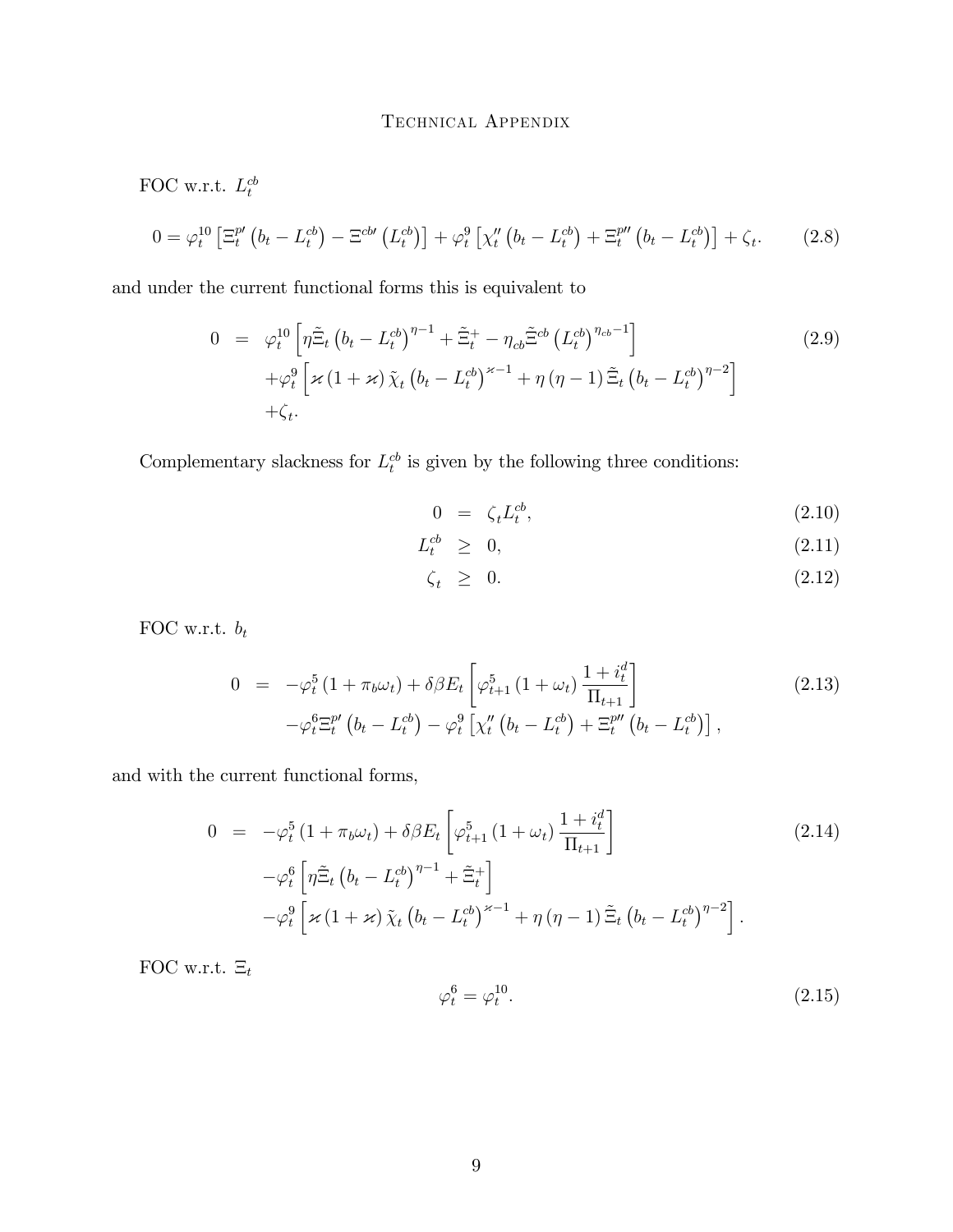FOC w.r.t.  $\Pi_t$ 

$$
0 = -\beta^{-1} \varphi_{t-1}^{1} (1 + i_{t-1}^{d}) (1 + \omega_{t-1}) \beta \frac{\left[ (\delta + (1 - \delta) \pi_{b}) \lambda_{t}^{b} + (1 - \delta) (1 - \pi_{b}) \lambda_{t}^{s} \right]}{\Pi_{t}} (2.16)
$$
  
\n
$$
-\beta^{-1} \varphi_{t-1}^{2} (1 + i_{t-1}^{d}) \beta \frac{\left[ (1 - \delta) \pi_{b} \lambda_{t}^{b} + [\delta + (1 - \delta) (1 - \pi_{b})] \lambda_{t}^{s} \right]}{\Pi_{t}}
$$
  
\n
$$
+ \varphi_{t-1}^{3} \alpha \theta (1 + \omega_{y}) \Pi_{t}^{\theta(1 + \omega_{y})} K_{t} + \varphi_{t-1}^{4} \alpha (\theta - 1) \Pi_{t}^{\theta - 1} F_{t}
$$
  
\n
$$
- \varphi_{t}^{5} \delta \left[ b_{t-1} (1 + \omega_{t-1}) + \pi_{b} b_{t-1}^{g} \right] \frac{1 + i_{t-1}^{d}}{\Pi_{t}}
$$
  
\n
$$
+ \varphi_{t}^{7} \alpha \theta (1 + \omega_{y}) \left[ \alpha \Delta_{t-1} \Pi_{t}^{\theta(1 + \omega_{y})} - \left( \frac{1 - \alpha \Pi_{t}^{\theta - 1}}{1 - \alpha} \right)^{\frac{\theta(1 + \omega_{y})}{\theta - 1} - 1} \Pi_{t}^{\theta - 1} \right]
$$
  
\n
$$
- \varphi_{t}^{8} \frac{\alpha}{1 - \alpha} (\theta - 1) \Pi_{t}^{\theta - 1}.
$$

FOC w.r.t.  $\mathcal{K}_t$ 

$$
0 = -\varphi_t^3 + \varphi_{t-1}^3 \alpha \Pi_t^{\theta(1+\omega_y)} + \varphi_t^8 \frac{\theta - 1}{1 + \omega_y \theta} \frac{1 - \alpha \Pi_t^{\theta - 1}}{1 - \alpha} K_t^{-1}.
$$
 (2.17)

FOC w.r.t.  $\mathcal{F}_t$ 

$$
0 = -\varphi_t^4 + \varphi_{t-1}^4 \alpha \Pi_t^{\theta - 1} - \varphi_t^8 \frac{\theta - 1}{1 + \omega_y \theta} \frac{1 - \alpha \Pi_t^{\theta - 1}}{1 - \alpha} F_t^{-1}.
$$
 (2.18)

FOC w.r.t.  $\Delta_t$ 

$$
0 = -\frac{\psi}{1+\nu} \left(\frac{\tilde{\lambda}_t}{\tilde{\Lambda}_t}\right)^{-\frac{1+\nu}{\nu}} \bar{H}_t^{-\nu} \left(\frac{Y_t}{A_t}\right)^{1+\omega_y} - \varphi_t^7 + \alpha \beta E_t \left[\Pi_{t+1}^{\theta(1+\omega_y)}\right] \tag{2.19}
$$

$$
-\varphi_t^5 \pi_b \left(1-\pi_b\right) \left[\left(\frac{\psi}{\psi_b} \frac{\lambda_t^b}{\tilde{\lambda}_t}\right)^{\frac{1}{\nu}} - \left(\frac{\psi}{\psi_s} \frac{\lambda_t^s}{\tilde{\lambda}_t}\right)^{\frac{1}{\nu}}\right] \tilde{\lambda}_t^{-1} \psi \mu_t^w \bar{H}_t^{-\nu} \left(\frac{Y_t}{A_t}\right)^{1+\omega_y}.
$$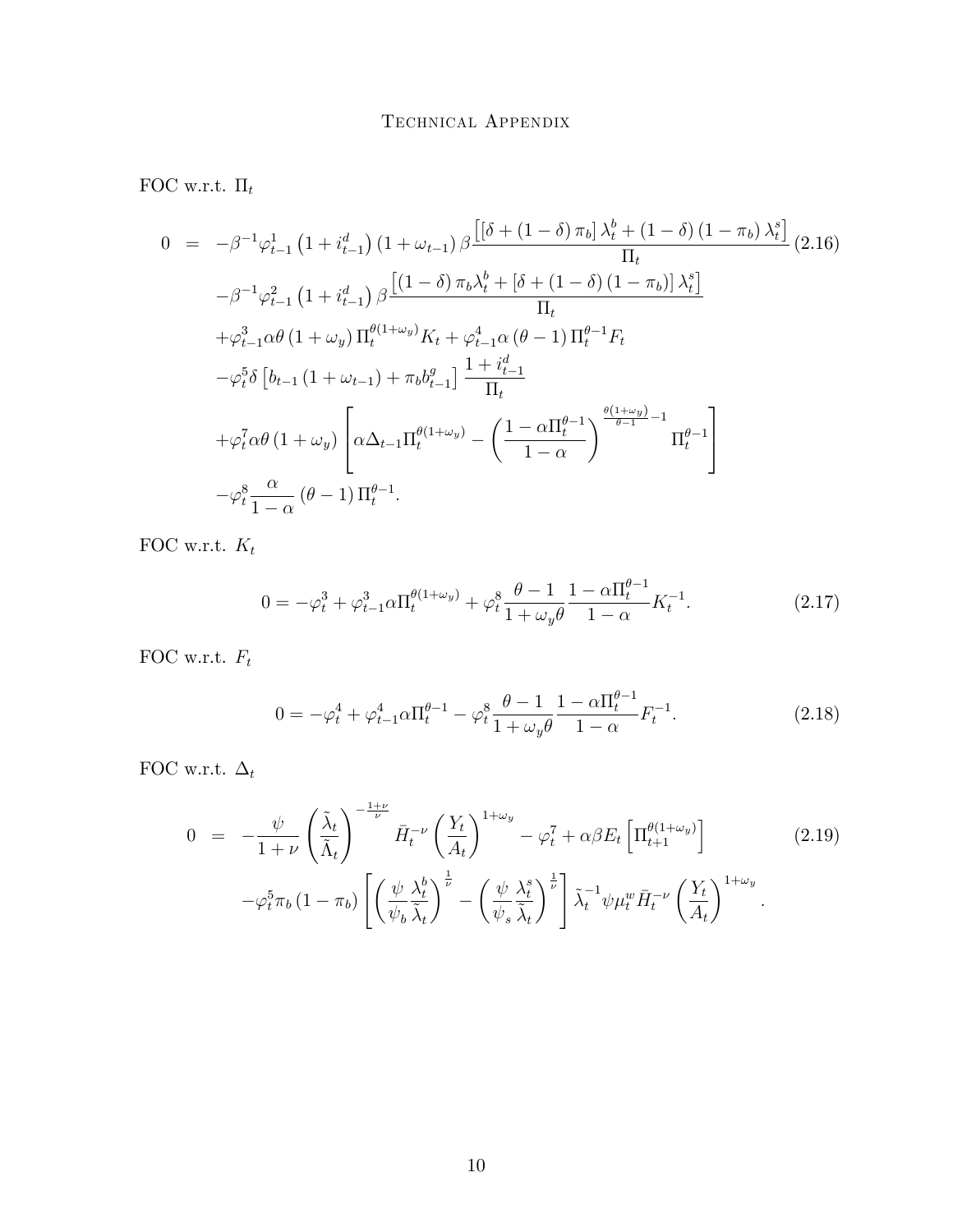FOC w.r.t.  $Y_t$ 

$$
0 = -(1 + \omega_y) \frac{\psi}{1 + \nu} \left(\frac{\tilde{\lambda}_t}{\tilde{\Lambda}_t}\right)^{-\frac{1 + \nu}{\nu}} \bar{H}_t^{-\nu} \left(\frac{Y_t}{A_t}\right)^{1 + \omega_y} \Delta_t + \varphi_t^4 \Lambda_t (1 - \tau_t) Y_t + \varphi_t^6 Y_t \quad (2.20)
$$
  
+
$$
\varphi_t^3 (1 + \omega_y) \Lambda_t \mu^p (1 + \omega_y) \psi_t^w \tilde{\lambda} \left(\lambda_t^b, \lambda_t^s\right)^{-1} \bar{H}_t^{-\nu} \left(\frac{Y_t}{A_t}\right)^{1 + \omega_y}
$$
  
-
$$
\varphi_t^5 (1 + \omega_y) \pi_b (1 - \pi_b) \left[ \left(\frac{\psi}{\psi_b} \frac{\lambda_t^b}{\tilde{\lambda}_t}\right)^{\frac{1}{\nu}} - \left(\frac{\psi}{\psi_s} \frac{\lambda_t^s}{\tilde{\lambda}_t}\right)^{\frac{1}{\nu}} \right] \tilde{\lambda}_t^{-1} \psi_t^w \bar{H}_t^{-\nu} \left(\frac{Y_t}{A_t}\right)^{1 + \omega_y} \Delta_t.
$$

FOC w.r.t.  $\lambda_t^b$ t

$$
0 = -\sigma_b \pi_b \bar{C}_t^b (\lambda_t^b)^{-\sigma_b}
$$
\n
$$
+ \frac{\psi}{\nu} \bar{H}_t^{-\nu} \left(\frac{Y_t}{A_t}\right)^{1+\omega_y} \Delta_t \left(\frac{\tilde{\lambda}_t}{\tilde{\lambda}_t}\right)^{-\frac{1+\nu}{\nu}} \pi_b \left(\frac{\psi}{\psi_b} \frac{\lambda_t^b}{\tilde{\lambda}_t}\right)^{\frac{1}{\nu}} \left[ (\lambda_t^b)^{-1} - \tilde{\lambda}_t^{\frac{1}{\nu}} \right]
$$
\n
$$
- \varphi_t^1 + \varphi_{t-1}^1 [\delta + (1-\delta)\pi_b] \frac{1 + i_{t-1}^d}{\Pi_t} (1 + \omega_{t-1}) + \varphi_{t-1}^2 (1 - \delta) \pi_b \frac{1 + i_{t-1}^d}{\Pi_t}
$$
\n
$$
+ \varphi_t^3 \pi_b \mu^p (1 + \omega_y) \psi \mu_t^w \bar{H}_t^{-\nu} \left(\frac{Y_t}{A_t}\right)^{1+\omega_y} \tilde{\lambda}_t^{-1} \left[ 1 - \Lambda_t \left(\frac{\psi}{\psi_b} \frac{\lambda_t^b}{\tilde{\lambda}_t}\right)^{\frac{1}{\nu}} (\lambda_t^b)^{-1} \right]
$$
\n
$$
+ \varphi_t^4 \pi_b (1 - \tau_t) Y_t - \varphi_t^5 \sigma_b \pi_b (1 - \pi_b) \bar{C}_t^b (\lambda_t^b)^{-\sigma_b - 1}
$$
\n
$$
- \varphi_t^5 \frac{1}{\nu} \pi_b (1 - \pi_b) \psi \mu_t^w \bar{H}_t^{-\nu} \left(\frac{Y_t}{A_t}\right)^{1+\omega_y} \Delta_t \times
$$
\n
$$
\times \left(\frac{\psi}{\psi_b} \frac{\lambda_t^b}{\tilde{\lambda}_t}\right)^{\frac{1}{\nu}} \tilde{\lambda}_t^{-1} (\lambda_t^b)^{-1} \left[ (1 + \nu) \left(\frac{\psi}{\psi_s} \frac{\lambda_t^s}{\tilde{\lambda}_t}\right)^{\frac{1}{\nu}} - \nu \right]
$$
\n
$$
+ \varphi_t^6 \sigma_b \pi_b \bar{C}_t^b (\lambda_t^b)^{-\sigma_b - 1}.
$$
\n(2.21)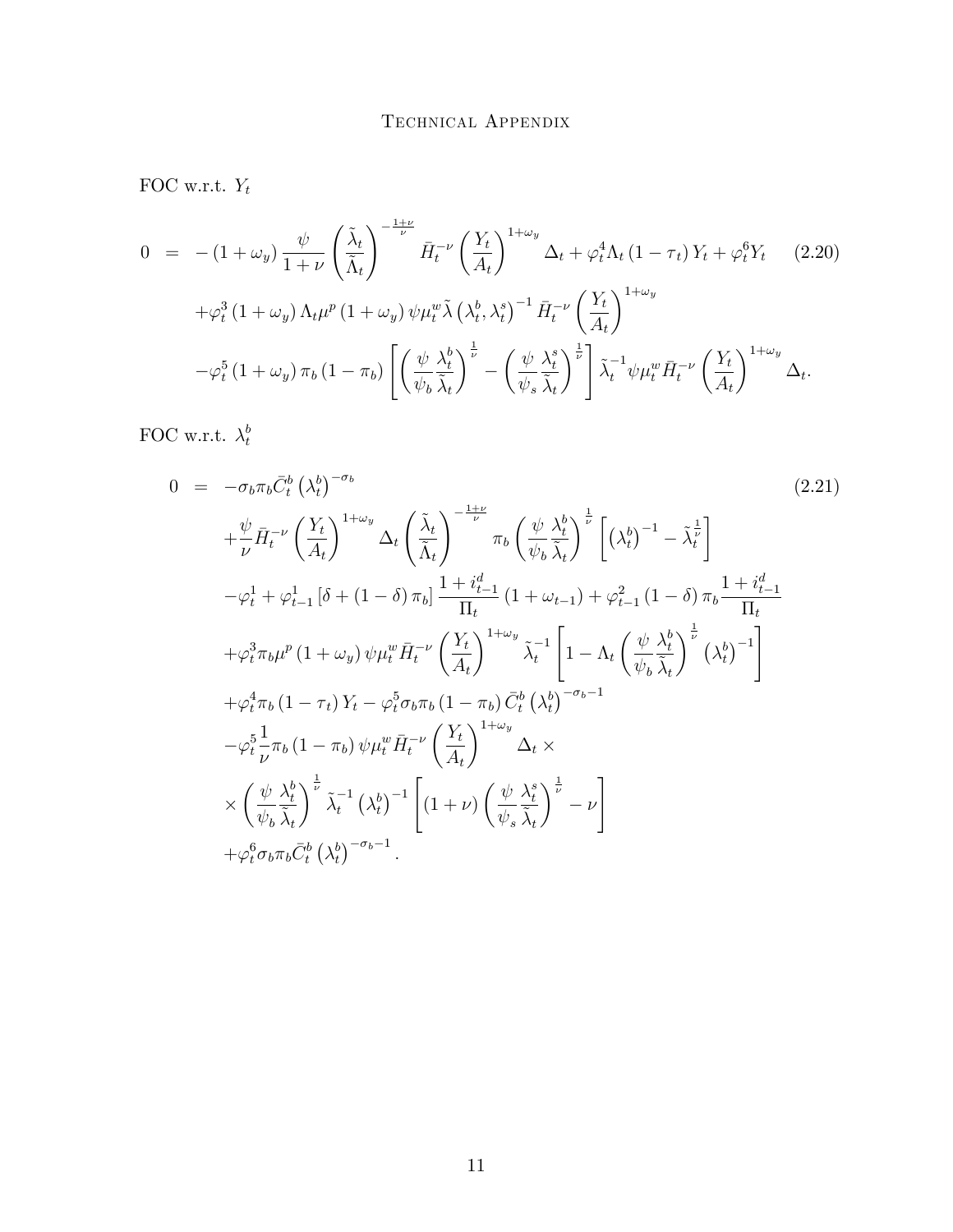FOC w.r.t.  $\lambda_t^s$ t

$$
0 = -\sigma_s (1 - \pi_b) \tilde{C}_t^s (\lambda_t^s)^{-\sigma_s}
$$
\n
$$
+ \frac{\psi}{\nu} \left( \frac{\tilde{\lambda}_t}{\tilde{\lambda}_t} \right)^{-\frac{1+\nu}{\nu}} \bar{H}_t^{-\nu} \left( \frac{Y_t}{A_t} \right)^{1+\omega_y} \Delta_t (1 - \pi_b) \left( \frac{\psi}{\psi_s} \frac{\lambda_t^s}{\tilde{\lambda}_t} \right)^{\frac{1}{\nu}} \left[ (\lambda_t^s)^{-1} - \tilde{\lambda}_t^{\frac{1}{\nu}} \right]
$$
\n
$$
+ \varphi_{t-1}^1 (1 - \delta) (1 - \pi_b) \frac{1 + i_{t-1}^d}{\Pi_t} (1 + \omega_{t-1})
$$
\n
$$
- \varphi_t^2 + \varphi_{t-1}^2 [\delta + (1 - \delta) (1 - \pi_b)] \frac{1 + i_{t-1}^d}{\Pi_t}
$$
\n
$$
+ \varphi_t^3 (1 - \pi_b) \mu^p (1 + \omega_y) \psi \mu_t^w \bar{H}_t^{-\nu} \left( \frac{Y_t}{A_t} \right)^{1+\omega_y} \tilde{\lambda}_t^{-1} \left[ 1 - \Lambda_t \left( \frac{\psi}{\psi_s} \frac{\lambda_t^s}{\tilde{\lambda}_t} \right)^{\frac{1}{\nu}} (\lambda_t^s)^{-1} \right]
$$
\n
$$
+ \varphi_t^4 (1 - \pi_b) (1 - \tau_t) Y_t + \varphi_t^5 \pi_b (1 - \pi_b) \sigma_s \bar{C}_t^s (\lambda_t^s)^{-\sigma_s - 1}
$$
\n
$$
+ \varphi_t^5 \frac{1}{\nu} \pi_b (1 - \pi_b) \psi \mu_t^w \bar{H}_t^{-\nu} \left( \frac{Y_t}{A_t} \right)^{1+\omega_y} \Delta_t \times
$$
\n
$$
\times \frac{1}{\pi_b} \left( \frac{\psi}{\psi_s} \frac{\lambda_t^s}{\tilde{\lambda}_t} \right)^{\frac{1}{\nu}} (\lambda_t^s)^{-1} \tilde{\lambda}_t^{-1} \left[ 1 + \nu (1 - \pi_b) - (1 + \nu) (1 - \pi_b) \left( \frac{\psi}{\psi_s} \frac{\lambda_t^s}{\tilde{\lambda}_t} \right)^{\frac{1}{\nu
$$

In the text we mention the FOC regarding credit policy in terms of two lagrange multipliers,  $\varphi_{\omega,t}$  and  $\varphi_{\Xi,t}$ , not shown above. These correspond to the lagrange multipliers to the the equations determining the spread [\(1.15\)](#page-4-5) and the total intermediation resource cost [\(1.16\)](#page-4-4), so that these are mapped to the above expressions through

$$
\varphi_{\omega,t} = \varphi_t^9, \tag{2.23}
$$

$$
\varphi_{\Xi,t} = \varphi_t^{10},\tag{2.24}
$$

so that [\(2.8\)](#page-8-0) is equivalent to

$$
\varphi_{\Xi,t}[\bar{\Xi}_t^{p}(b_t - L_t^{cb}) - \Xi^{cb}(L_t^{cb})] + \varphi_{\omega,t}[\bar{\Xi}_t^{p}(b_t - L_t^{cb}) + \chi_t''(b_t - L_t^{cb})] = -\zeta_t.
$$
 (2.25)

Because  $\zeta_t \geq 0$ , then we can write

$$
\varphi_{\Xi,t}[\bar{\Xi}_t^{p}(b_t - L_t^{cb}) - \Xi^{cb}(L_t^{cb})] + \varphi_{\omega,t}[\bar{\Xi}_t^{p}(b_t - L_t^{cb}) + \chi_t''(b_t - L_t^{cb})] \le 0,
$$
\n(2.26)

as shown in the text.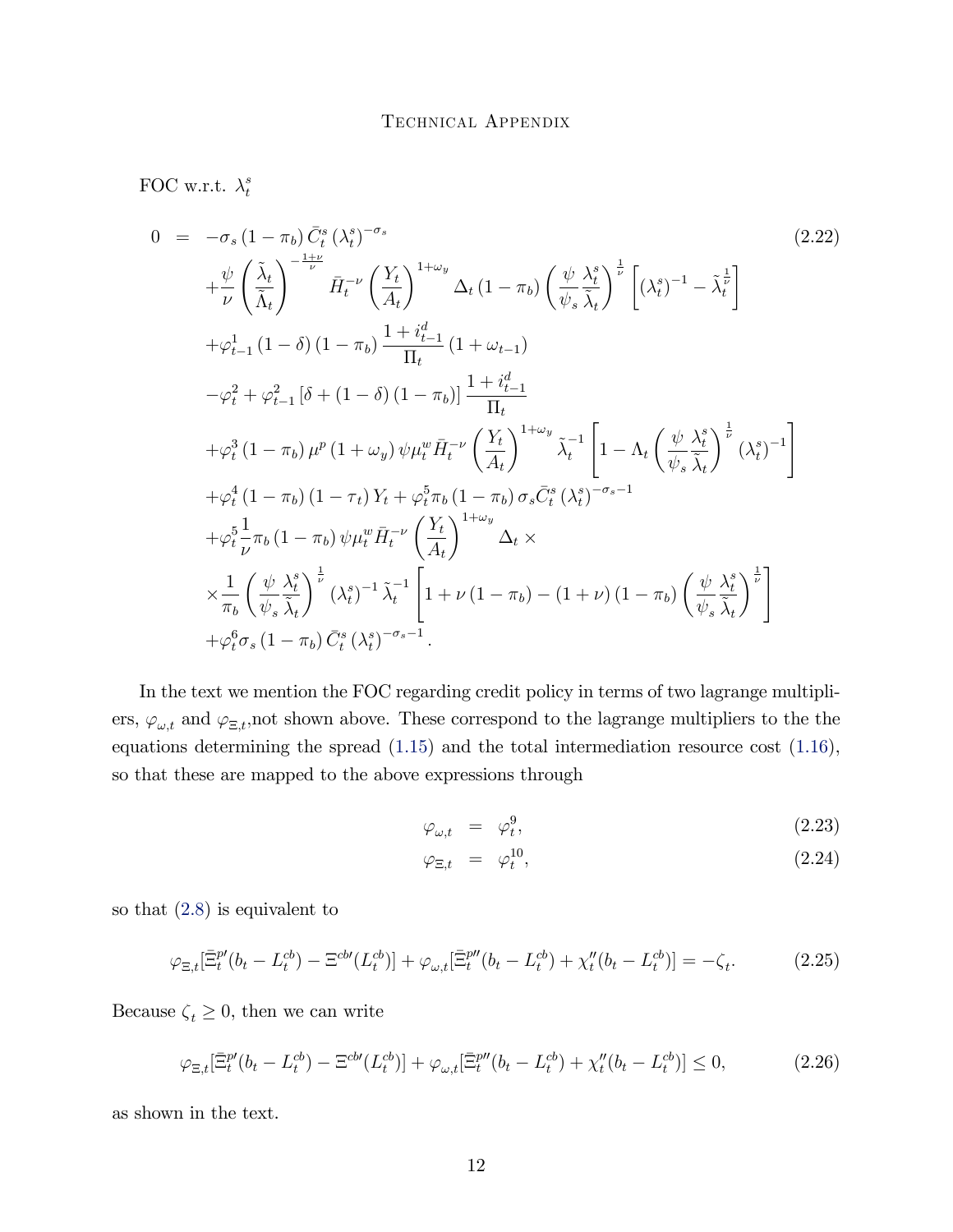# <span id="page-12-0"></span>3 Optimal Steady State

We show that as long as the marginal cost of central-bank lending is large enough (condition (34) in the text), the optimal steady state (i.e., steady-state solution to the above FOCs) involves zero inflation, zero central-bank credit, and a policy rate above zero. We show this by conjecturing a solution of this form, and showing that it is possible to solve for steady-state values of all variables (including the Lagrange multipliers) under this assumption, as long as the marginal cost of central-bank lending is large enough to satisfy condition (34).

We set, without loss of generality,

$$
\bar{Y} = 1,\tag{3.1}
$$

$$
\psi = 1. \tag{3.2}
$$

We further calibrate  $\bar{b}/\bar{Y}$ ,  $\bar{b}^g/\bar{Y}$  and the following ratios

$$
s_c \equiv \pi_b s_b + \pi_s s_s,\tag{3.3}
$$

$$
\sigma_{bs} \equiv \sigma_b / \sigma_s,\tag{3.4}
$$

$$
\bar{\sigma} \equiv \pi_b s_b \sigma_b + \pi_s s_s \sigma_s,\tag{3.5}
$$

$$
\overline{\tilde{\chi}} = 0,\tag{3.6}
$$

$$
\overline{\tilde{\chi}}^{+} = 0,\tag{3.7}
$$

$$
\overline{\tilde{\Xi}}^{+} = 0. \tag{3.8}
$$

Finally, we calibrate the ratio  $\psi_b/\psi_s$  to imply equal labor supply in steady state, which implies that

<span id="page-12-1"></span>
$$
\frac{\psi_b}{\psi_s} = \frac{\lambda_b}{\lambda_s}.\tag{3.9}
$$

Further consider the following definitions

$$
s_g \equiv \bar{G}/\bar{Y},\tag{3.10}
$$

$$
s_b \equiv \bar{c}^b / \bar{Y},\tag{3.11}
$$

$$
s_s \equiv \bar{c}^s / \bar{Y},\tag{3.12}
$$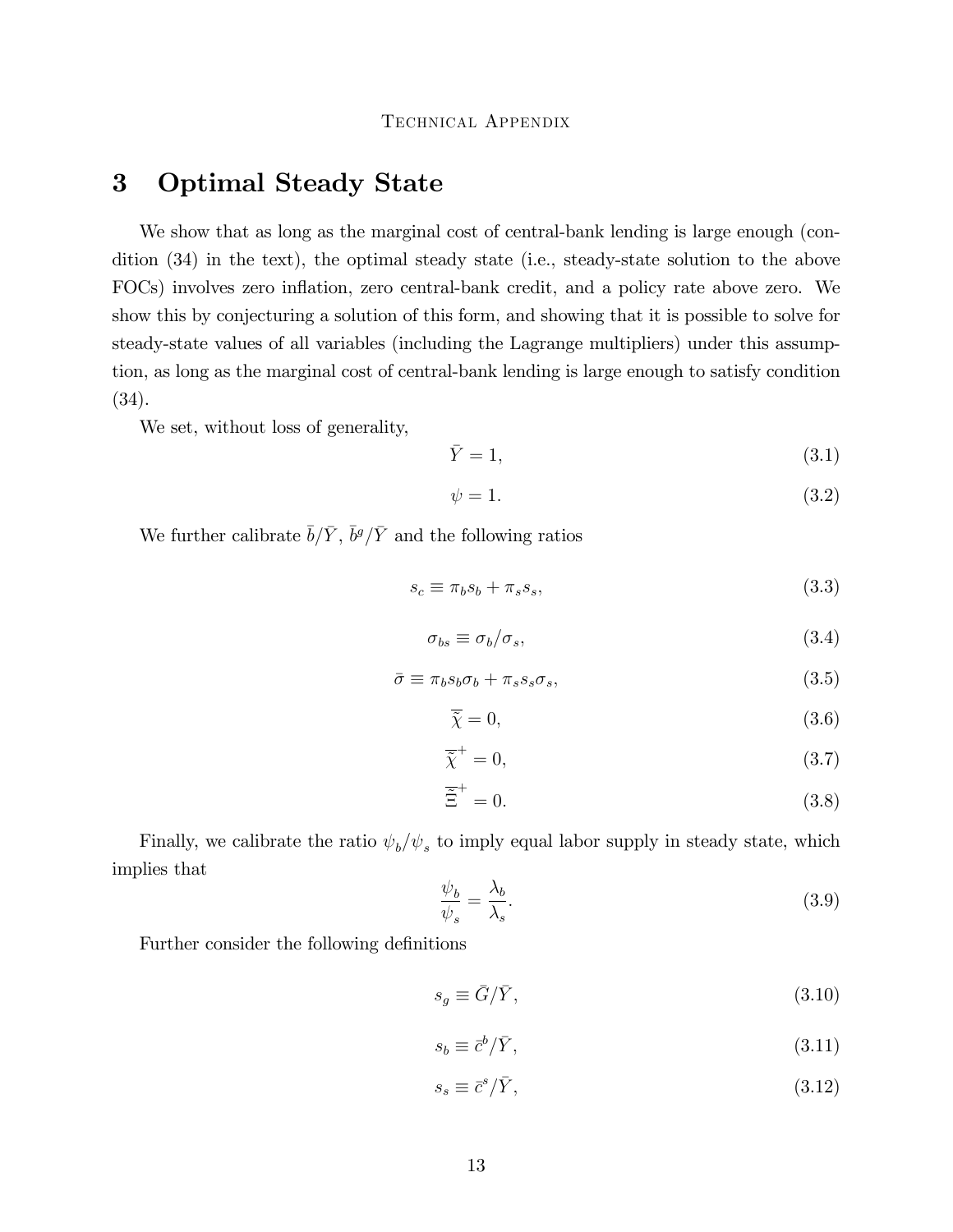$$
s_{\Xi^p} \equiv \Xi^p \left( \bar{b} \right) / \bar{Y} . \tag{3.13}
$$

For the interest rate we have:

$$
1 + \bar{r}^d = \frac{(\delta + 1) + \bar{\omega} \left[\delta + (1 - \delta) \pi_b\right] - \sqrt{\left\{(\delta + 1) + \bar{\omega} \left[\delta + (1 - \delta) \pi_b\right]\right\}^2 - 4\delta \left(1 + \bar{\omega}\right)}}{2\delta \left(1 + \bar{\omega}\right)\beta}.
$$
 (3.14)

(Note that if  $\bar{\omega} = 0$ , this reduces to  $1 + \bar{r}^d = \beta^{-1}$ .) We use this steady-state relation to calibrate  $\beta$ , given assumed values for  $\delta$ ,  $\pi_b$ ,  $\bar{\omega}$  and  $\bar{r}^d$ .

We can also write

$$
1 + \bar{\imath}^d = 1 + \bar{r}^d. \tag{3.15}
$$

The steady state inflation determines the steady state price dispersion:

$$
\bar{\Delta} = 1. \tag{3.16}
$$

We assume that the steady state spread is due solely to intermediation costs of the convex type, hence

$$
\overline{\tilde{\Xi}}^p = \frac{\bar{\omega}}{\eta \bar{b}^{n-1}},\tag{3.17}
$$

and the ratio of intermediation costs to output is

$$
s_{\Xi^p} = \frac{\bar{\omega}}{\eta} \frac{\bar{b}}{\bar{Y}}.\tag{3.18}
$$

The FOC w.r.t.  $L_t^{cb}$  implies

$$
\bar{\zeta} = \bar{\varphi}^9 (\eta - 1) \bar{b}^{-1} \bar{\omega} + \bar{\varphi}^6 \bar{\omega} - \bar{\varphi}^6 \Xi^{cb'} (0) . \qquad (3.19)
$$

Furthermore we can write, from one of the Euler equations:

$$
\bar{\lambda}^b = \bar{\Omega}\bar{\lambda}^s,\tag{3.20}
$$

where

$$
\bar{\Omega} \equiv \frac{1 - \left(1 + \bar{r}^d\right) \beta \left[\delta + \left(1 - \delta\right) \left(1 - \pi_b\right)\right]}{\left(1 + \bar{r}^d\right) \beta \left(1 - \delta\right) \pi_b}.\tag{3.21}
$$

This also implies, from [\(3.9\)](#page-12-1), that

$$
\frac{\psi_b}{\psi_s} = \bar{\Omega},\tag{3.22}
$$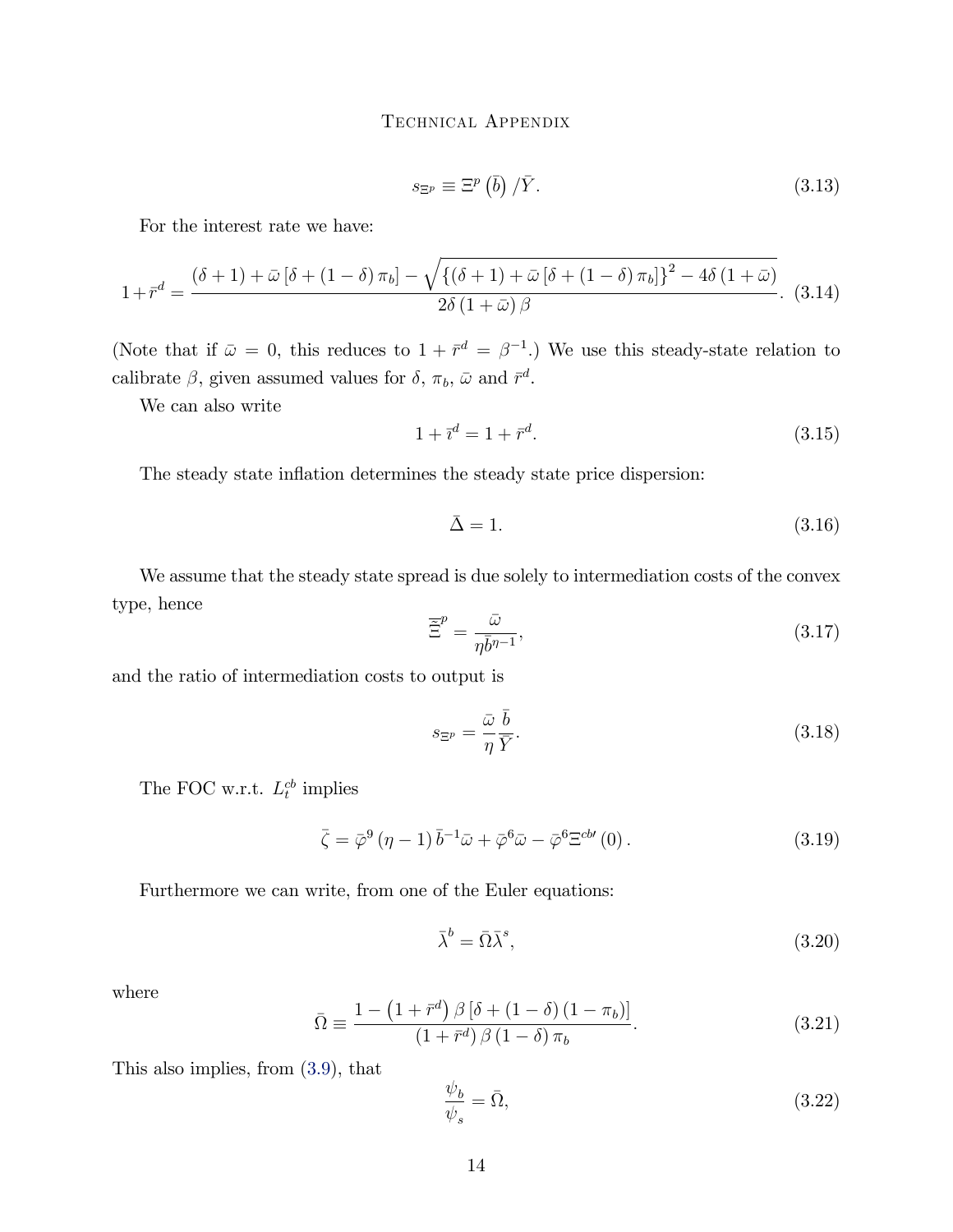and from the definition of  $\psi$  in [\(1.21\)](#page-4-6), together with the assumption that it is set to 1, we get

$$
\psi_s = \left[ \pi_b \bar{\Omega}^{-\frac{1}{\nu}} + \pi_s \right]^\nu, \tag{3.23}
$$

$$
\psi_b = \bar{\Omega}\psi_s. \tag{3.24}
$$

This implies that,

$$
\Lambda\left(\bar{\lambda}^b,\bar{\lambda}^s\right) = \left[\pi_b\bar{\Omega} + \pi_s\right]\bar{\lambda}^s, \tag{3.25}
$$

$$
\tilde{\lambda}\left(\bar{\lambda}^b,\bar{\lambda}^s\right) = \left[\pi_b\bar{\Omega}^{-\frac{1}{\nu}} + \pi_s\right]^{-\nu}\bar{\lambda}^s, \tag{3.26}
$$

$$
\tilde{\Lambda}\left(\bar{\lambda}^b,\bar{\lambda}^s\right) = \left(\frac{\pi_b\bar{\Omega} + \pi_s}{\pi_b\bar{\Omega}^{-\frac{1}{\nu}} + \pi_s}\right)^{\frac{\nu}{1+\nu}}\bar{\lambda}^s. \tag{3.27}
$$

Using the inflation equation, which implies  $\bar{F}=\bar{K},$ 

$$
(1-\bar{\tau}) = \mu^p (1+\omega_y) \bar{\mu}^w \tilde{\lambda} \left(\bar{\lambda}^b, \bar{\lambda}^s\right)^{-1} \bar{H}^{-\nu} \frac{\bar{Y}^{\omega_y}}{\bar{A}^{1+\omega_y}},
$$

hence

$$
\bar{\lambda}^s = \frac{\left(1+\omega_y\right)\mu^p \bar{\mu}^w}{\left(1-\bar{\tau}\right)\left[\pi_b \bar{\Omega}^{-\frac{1}{\nu}} + \pi_s\right]^{-\nu}} \bar{H}^{-\nu} \frac{\bar{Y}^{\omega_y}}{\bar{A}^{1+\omega_y}},\tag{3.28}
$$

and

$$
\bar{K} = \bar{F} = \frac{\bar{\Lambda} \left(1 - \bar{\tau}\right) \bar{Y}}{1 - \alpha \beta}.
$$
\n(3.29)

The resources constraint implies

$$
1 - s_c - s_g = s_{\Xi}.\tag{3.30}
$$

which determines  $s_g$  given  $s_c$  and  $s_\Xi.$ 

The debt equation is

$$
\left[1+\pi_b\bar{\omega}-\delta\left(1+\bar{\omega}\right)\left(1+\bar{r}^d\right)\right]\frac{\bar{b}}{\bar{Y}}=\pi_b\pi_s\frac{B\left(\bar{\lambda}^b,\bar{\lambda}^s,\bar{Y},\bar{\Delta};0\right)}{\bar{Y}}-\pi_b\frac{\bar{b}^g}{\bar{Y}}\left[1-\delta\left(1+\bar{r}^d\right)\right],
$$

with

$$
\frac{B\left(\bar{\lambda}^b,\bar{\lambda}^s,\bar{Y},1;0\right)}{\bar{Y}}=s_b-s_s,
$$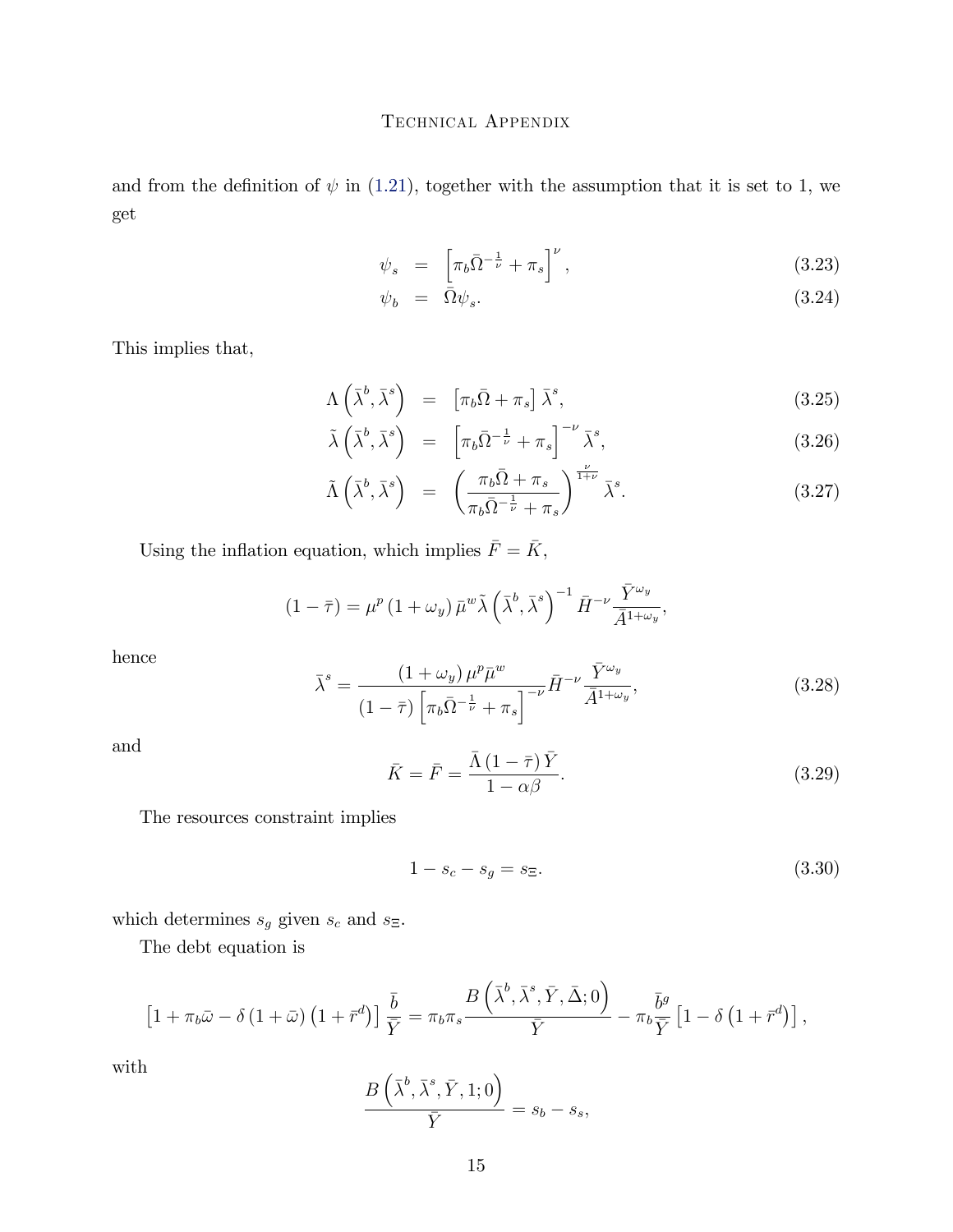which simplifies due to the assumption of equal labor supply in steady state. This implies that

$$
\frac{\bar{b}}{\bar{Y}} = \frac{\pi_b \left(1 - \pi_b\right) \left(s_b - s_s\right) - \pi_b \frac{\bar{b}^g}{\bar{Y}} \left[1 - \delta \left(1 + \bar{r}^d\right)\right]}{1 + \pi_b \bar{\omega} - \delta \left(1 + \bar{\omega}\right) \left(1 + \bar{r}^d\right)}.
$$
\n(3.31)

Given that we calibrate  $\bar{b}/\bar{Y}$  we can use this equation to determine  $s_b - s_s$ ,

$$
s_b - s_s = \frac{\left[1 + \pi_b \bar{\omega} - \delta \left(1 + \bar{\omega}\right) \left(1 + \bar{r}^d\right)\right] \frac{\bar{b}}{\bar{Y}} + \pi_b \frac{\bar{b}^g}{\bar{Y}} \left[1 - \delta \left(1 + \bar{r}^d\right)\right]}{\pi_b \pi_s} \tag{3.32}
$$

Given our calibration of  $s_c$  we can then write

$$
s_s = s_c - \pi_b (s_b - s_s), \qquad (3.33)
$$

and

$$
s_b = s_c + \pi_s (s_b - s_s). \tag{3.34}
$$

Finally, the steady state levels of the shocks to the marginal utility of consumption of the two types that satisfy the calibration are given by

$$
\overline{\overline{C}}^b = s_b \left(\overline{\lambda}^b\right)^{\sigma_b},\tag{3.35}
$$

$$
\overline{\overline{C}}^s = s_s \left(\overline{\lambda}^s\right)^{\sigma_s}.\tag{3.36}
$$

# <span id="page-15-0"></span>4 Numerical Calibration

The numerical values for parameters used in our calculations are summarized in Table 1. They are essentially the same as those used in the numerical analysis in Curdia and [Woodford](#page-20-0) [\(2009\)](#page-20-0), where they are discussed in greater detail. The one important difference is that here we calibrate the model so that the steady-state real return on deposits (identified with the real federal funds rates, for purposes of the empirical interpretation of the model) is 3.0 percent per annum. In Curdia and Woodford [\(2009\)](#page-20-0), this rate is calibrated to be 4 percent per annum (1 percent per quarter), for the sake of using a round number (when expressed as a quarterly rate). But because we are interested in the consequences of the zero lower bound on the policy rate in some of the calculations reported below, the question of how far the steady-state policy rate is from the lower bound is of non-trivial import. Hence we have here adopted a value for this target that is closer to the average historical level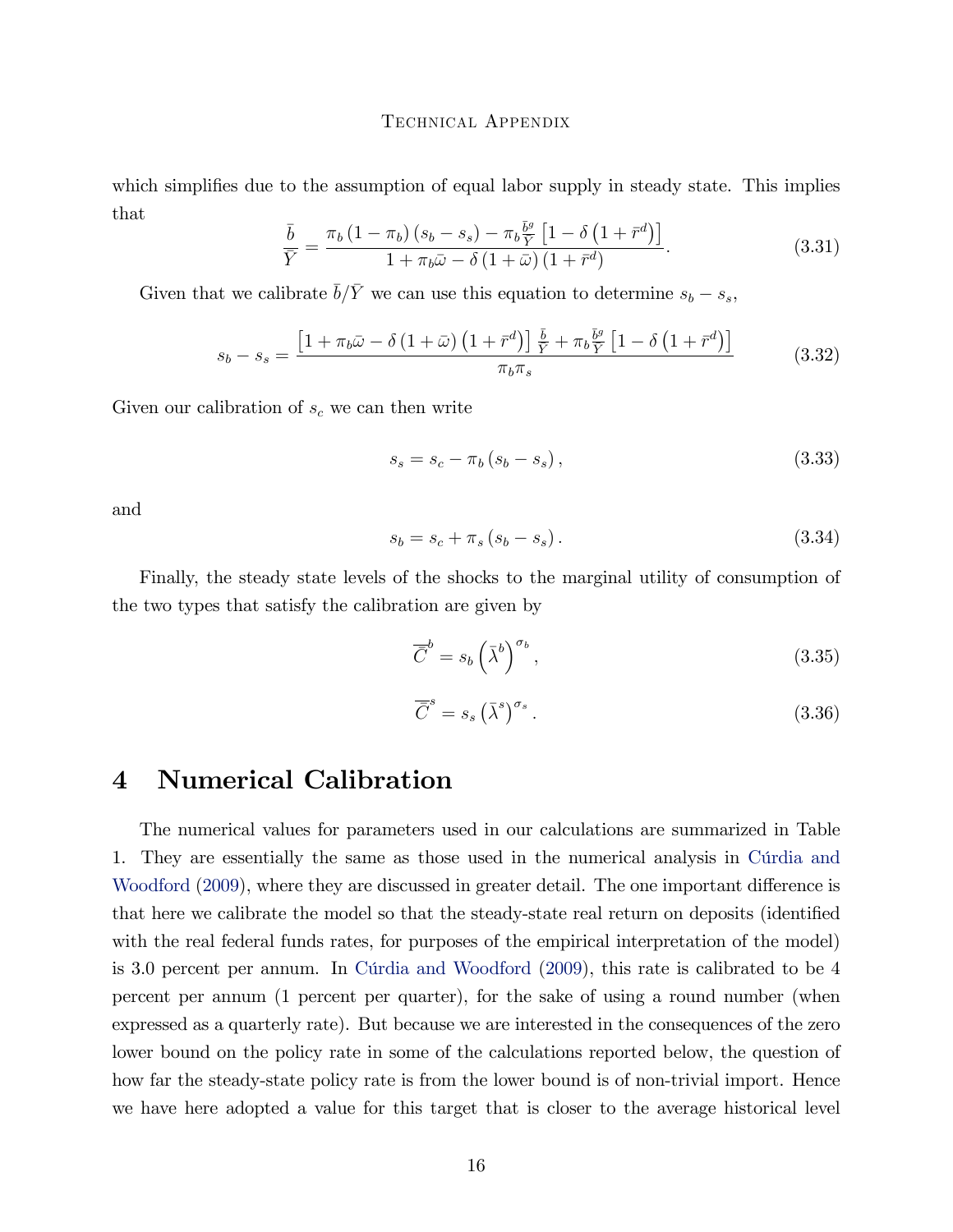of the real federal funds rate. Several of the numbers in Table 1 are also slightly different from those reported in the appendix to Curdia and Woodford [\(2009\)](#page-20-0), but all of these are consequences of the change in the calibration target for the steady-state real policy rate, given unchanged numerical values for the other calibration targets.

|                         | $\pi_b$ 0.5 |                                        |                 | $s_b$ 0.798 $(\theta - 1)^{-1}$ 0.15 |                | $\bar{\tau}$         | 0.2                               |
|-------------------------|-------------|----------------------------------------|-----------------|--------------------------------------|----------------|----------------------|-----------------------------------|
| $\delta$                | 0.975       | $S_{S}$                                | 0.602           | $\phi^{-1}$ 0.75                     |                |                      | $\bar{\Xi}/\bar{Y}$ 0.0003        |
| $\beta$                 | 0.990       |                                        | $\sigma_b$ 13.6 | $\alpha$                             | 0.66           | $\bar{\chi}/\bar{L}$ | $\hspace{0.6cm}0$                 |
|                         | $\nu$ 0.105 | $\sigma_s$                             | 2.72            | $\bar{b}^g/\bar{Y}$                  | $\overline{0}$ |                      | $1 + \bar{\omega}$ $(1.02)^{1/4}$ |
| $\bar{h}^b/\bar{h}^s$ 1 |             | $\bar{\lambda}^b/\bar{\lambda}^s$ 1.22 |                 | $\bar{b}/\bar{Y}$                    | 3.2            | $\eta$               | 51.6                              |

Table 1: Numerical parameter values used.

Many of the modelís parameters are also parameters of the basic New Keynesian model, and in the case of these parameters we assume similar numerical values as in the numerical analysis of that model in [Woodford](#page-20-1) [\(2003\)](#page-20-1) (Table 5.1.), which in turn are based on the empirical model of [Rotemberg and Woodford](#page-20-2) [\(1997\)](#page-20-2). Specifically, the values assumed for  $\nu, \theta$ , and  $\phi$  in Table 1 are the same as in Rotemberg and Woodford, and the average of the elasticities  $\sigma_{\tau}$  is chosen so as to imply the same interest-elasticity of aggregate expenditure as in Rotemberg and Woodford.<sup>[2](#page-0-1)</sup>The value assumed for  $\alpha$ , the fraction of goods prices that remain unchanged from one quarter to the next, is also the same as in Rotemberg and Woodford. The value assumed for  $\beta$  is also the same (to three decimal places) as the one used by Rotemberg and Woodford, though for a different reason: the value reported in the table is required by our calibration target for the steady-state real policy rate, discussed above.[3](#page-0-1)

The new parameters that are needed for the present model are those relating to heterogeneity or to the specification of the credit frictions. The parameters relating to heterogeneity are the fraction  $\pi_b$  of households that are borrowers, the degree of persistence  $\delta$  of a household's "type", the steady-state expenditure level of borrowers relative to savers, and the interest-elasticity of expenditure of borrowers relative to that of savers,  $\sigma_b/\sigma_s$ .<sup>[4](#page-0-1)</sup>

<sup>&</sup>lt;sup>2</sup>To be precise, these are chosen so that the coefficient  $\bar{\sigma}$  defined in the Appendix has the same value as the coefficient denoted  $\sigma$  in Table 5.1 of [Woodford](#page-20-1) [\(2003\)](#page-20-1).

<sup>&</sup>lt;sup>3</sup>Our calibration target for the steady-state real policy rate is slightly lower than the one assumed by Rotemberg and Woodford, but the credit frictions in our model require a rate of time preference that is slightly higher than the steady-state real policy rate, unlike the model of Rotemberg and Woodford; and the consequences of these two changes for the assumed value of  $\beta$  essentially cancel one another.

<sup>4</sup>Another new parameter that matters as a consequence of heterogeneity is the steady-state level of government debt relative to GDP,  $\bar{b}^g/\bar{Y}$ ; here we assume that  $\bar{b}^g = 0$ .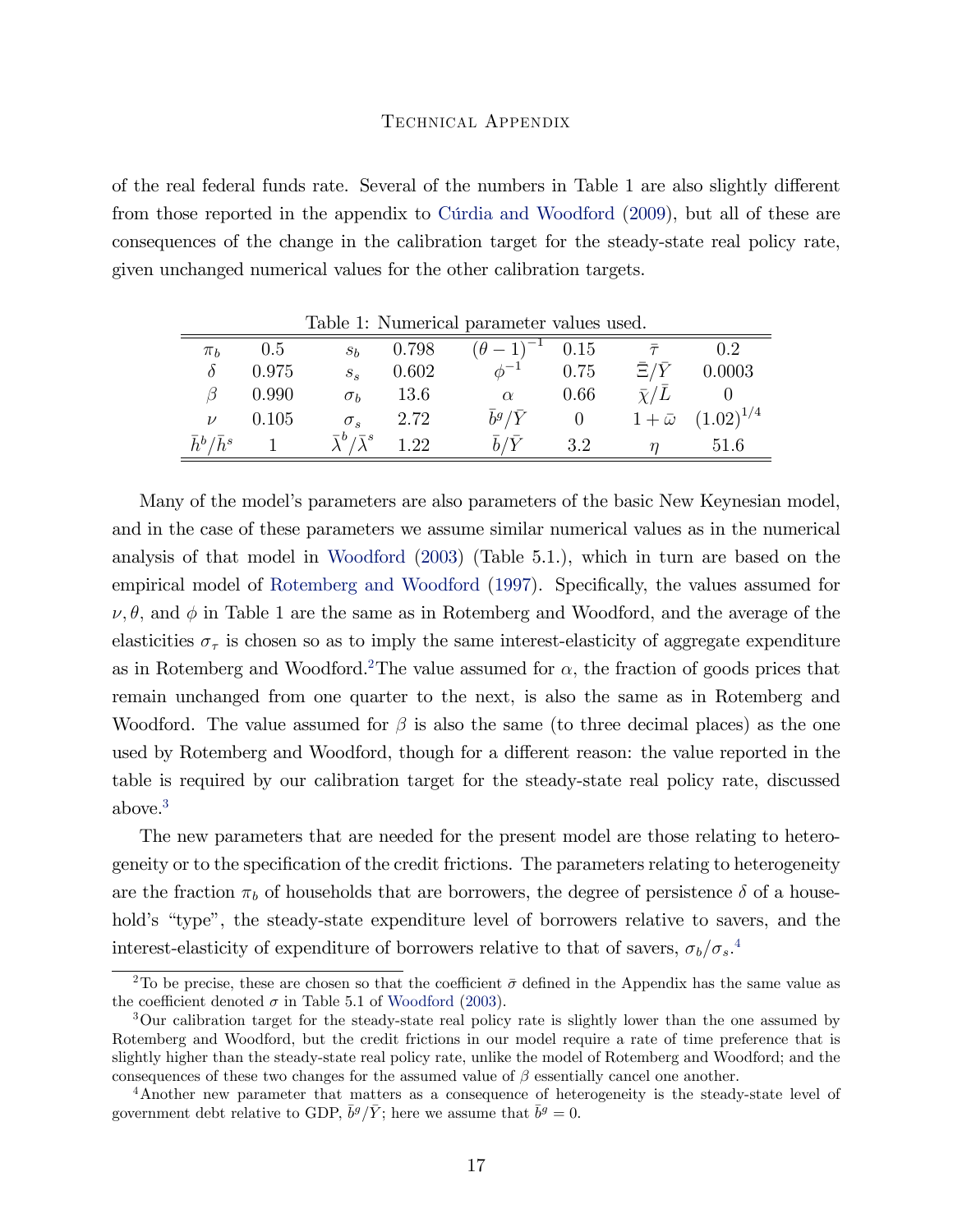In the calculations reported here, we assume that  $\pi_b = \pi_s = 0.5$ , so that there are an equal number of borrowers and savers. We assume that  $\delta = 0.975$ , so that the expected time until a household has access to the insurance agency (and its type is drawn again) is 10 years. This means that the expected path of the spread between lending and deposit rates for 10 years or so into the future affects current spending decisions, but that expectations regarding the spread several decades in the future are nearly irrelevant.

We calibrate the model so that private expenditure is 0.7 of total output in steady state, and furthermore calibrate the degree of heterogeneity in the steady-state expenditure of the two types so that the implied steady-state debt b is equal to 80 percent of annual steady-state output.<sup>[5](#page-0-1)</sup> This value matches the median ratio of private (non-financial, non-government, non-mortgage) debt to GDP over the period 198[6](#page-0-1)-2008.<sup>6</sup> This requires the values of  $s_b$  and  $s_s$  shown in the table, where  $s_\tau \equiv \bar{c}^\tau / \bar{Y}$  is the steady-state expenditure share for each type  $\tau$  (using bars to denote the steady-state values of variables).

We assume an average intertemporal elasticity of substitution for the two types that is the same as that of the representative household in the model of [Rotemberg and Woodford](#page-20-2) [\(1997\)](#page-20-2), as mentioned above, and determine the individual values of  $\sigma_{\tau}$  for the two types on the assumption that  $\sigma_b/\sigma_s$  is equal to 5. This is an arbitrary choice, though the fact that borrowers are assumed to have a greater willingness to substitute intertemporally is important, as this results in the prediction that an exogenous tightening of monetary policy (a positive intercept shift of a Taylor-type reaction function) results in a reduction in the equilibrium volume of credit  $b_t$  (see Cúrdia and Woodford [\(2009\)](#page-20-0)). This is consistent with the VAR evidence on the effects of an identified monetary policy shock presented in [Lown](#page-20-3) [and Morgan](#page-20-3) [\(2002\)](#page-20-3).[7](#page-0-1)

It is also necessary to specify the unperturbed values of the functions  $\omega(b)$  and  $\Xi(b)$  that describe the financial frictions, in addition to making clear what kinds of random perturbations of these functions we wish to consider when analyzing the effects of "financial shocks." In the absence of shocks, we assume that  $\chi_t(L) = 0$ , so that all loans are expected to be repaid, and the credit spread is due purely to the resource costs of intermediation. We assume

<sup>&</sup>lt;sup>5</sup>In our quarterly model, this means that  $\bar{b}/\bar{Y} = 3.2$ .

<sup>&</sup>lt;sup>6</sup>We exclude mortgage debt when calibrating the degree of heterogeneity of preferences in our model, since mortgage debt is incurred in order to acquire an asset, rather than to consume current produced goods in excess of current income.

<sup>&</sup>lt;sup>7</sup>It is also consistent with the evidence in [Den Haan, Summer, and Yamashiro](#page-20-4)  $(2004)$  for the effects of a monetary shock on consumer credit, though commercial and industrial loans are shown to rise. The result for C&I loans may reflect substitution of firms toward bank credit owing to decreased availability of other sources of credit, rather than an actual increase in borrowing; see [Bernanke and Gertler](#page-20-5) [\(1995\)](#page-20-5) on this point.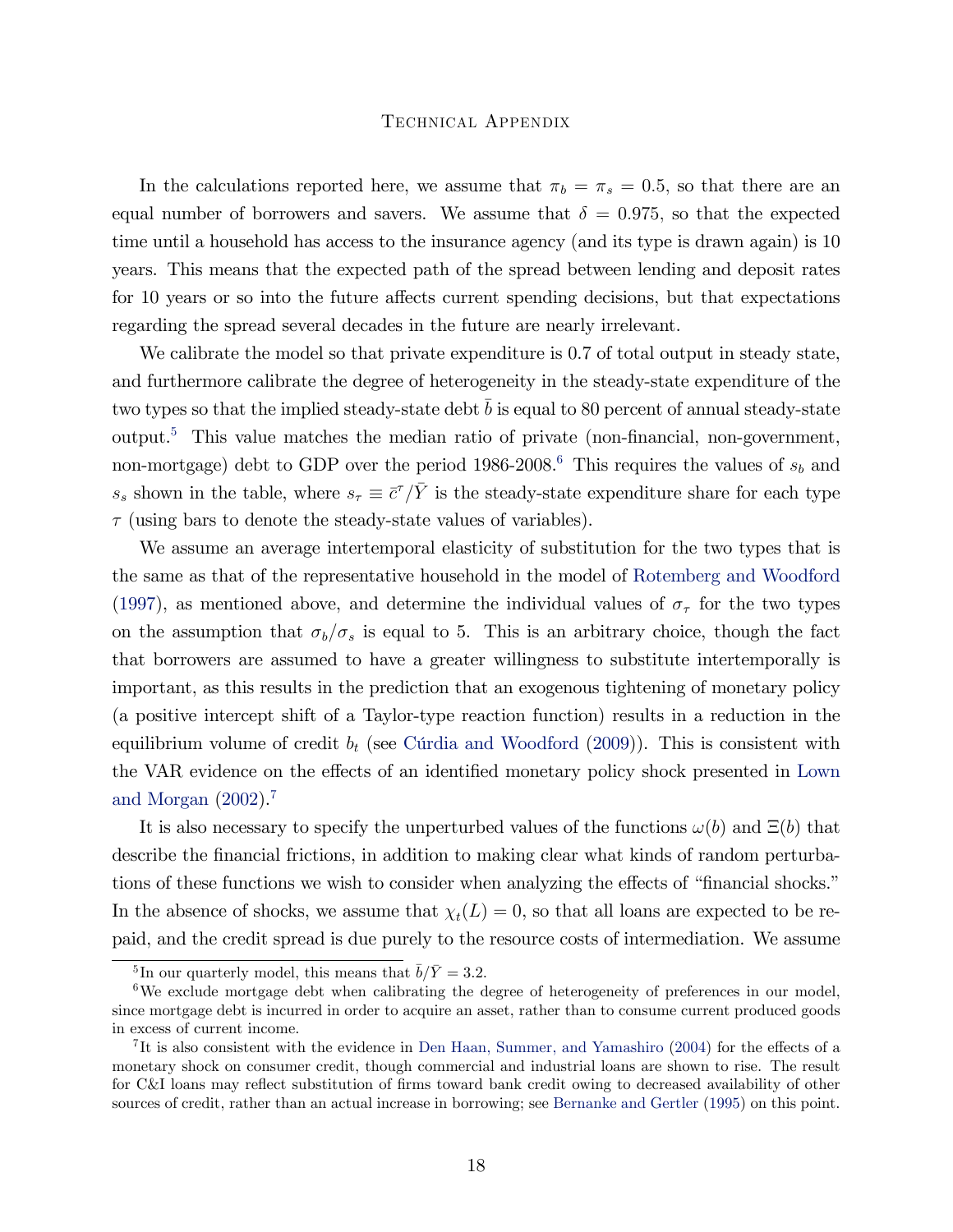an intermediation technology such that when intermediaries hold reserves at or above the satiation level (as occurs in equilibrium under an optimal reserve-supply policy, assumed in all of the numerical exercises reported in this section),

$$
\bar{\Xi}^p(L) = \tilde{\Xi}^p L^\eta \tag{4.1}
$$

in the absence of shocks. We assume that  $\eta > 1$ , so that the marginal cost of intermediation is increasing; this corresponds to the idea of a finite lending capacity at a given point in time, due to scarce factors such as intermediary capital and expertise that are here treated as exogenous.<sup>[8](#page-0-1)</sup>

In the numerical results reported here, we assume more specifically a value of  $\eta$  that implies that a one percent increase in private lending implies an increase in the marginal cost of intermediation, and hence in the equilibrium credit spread, of one percentage point (per annum). This implies fairly inelastic credit supply by the private sector, but we believe that this is the case of greatest interest for the exercises here, both because private credit supply is often asserted to be quite inelastic during financial crises, and because this is in any event the assumption most favorable to a potential role for central-bank credit policy, as in this case a substitution of central-bank lending for private lending to even a modest degree can lower the marginal cost of private lending and hence the equilibrium credit spread.<sup>[9](#page-0-1)</sup> We are interested in biasing our results in this direction, not to pre-judge the desirability of central-bank lending, but because our results show in any event that the justification for active credit policy is often fairly modest, even in the case of financial disturbances that increase credit spreads by a significant amount. It is most interesting to observe that this is true even under the assumption of quite a large value for  $\eta$ ; in the case of a more modest value of  $\eta$ , then both the shadow value of allowing active credit policy (relaxing the constraint that  $L_t^{cb} = 0$  and the optimal scale of central-bank lending in response to shocks will in all cases be substantially smaller than the values reported below.

Finally, we specify the unperturbed value of  $\tilde{\Xi}^p$  so that the steady-state credit spread  $\bar{\omega}$ 

<sup>&</sup>lt;sup>8</sup>The assumption that  $\eta > 1$  also allows our model to match the prediction of VAR estimates that an unexpected tightening of monetary policy is associated with a slight reduction in credit spreads (see, e.g., [Lown and Morgan](#page-20-3) [\(2002\)](#page-20-3), and [Gerali, Neri, Sessa, and Signoretti](#page-20-6) [\(2008\)](#page-20-6). See Cúrdia and Woodford [\(2009\)](#page-20-0) for comparison with a model with a linear resource cost function.

 $9\text{In the case that the private intermediary sector has a constant marginal cost, rather than one increasing.}$ with the volume of private lending, then central-bank lending will reduce the equilibrium credit spread only to the extent that it completely replaces private lending, by lending at a rate that is too low to be profitable for private intermediaries at any positive scale of operation.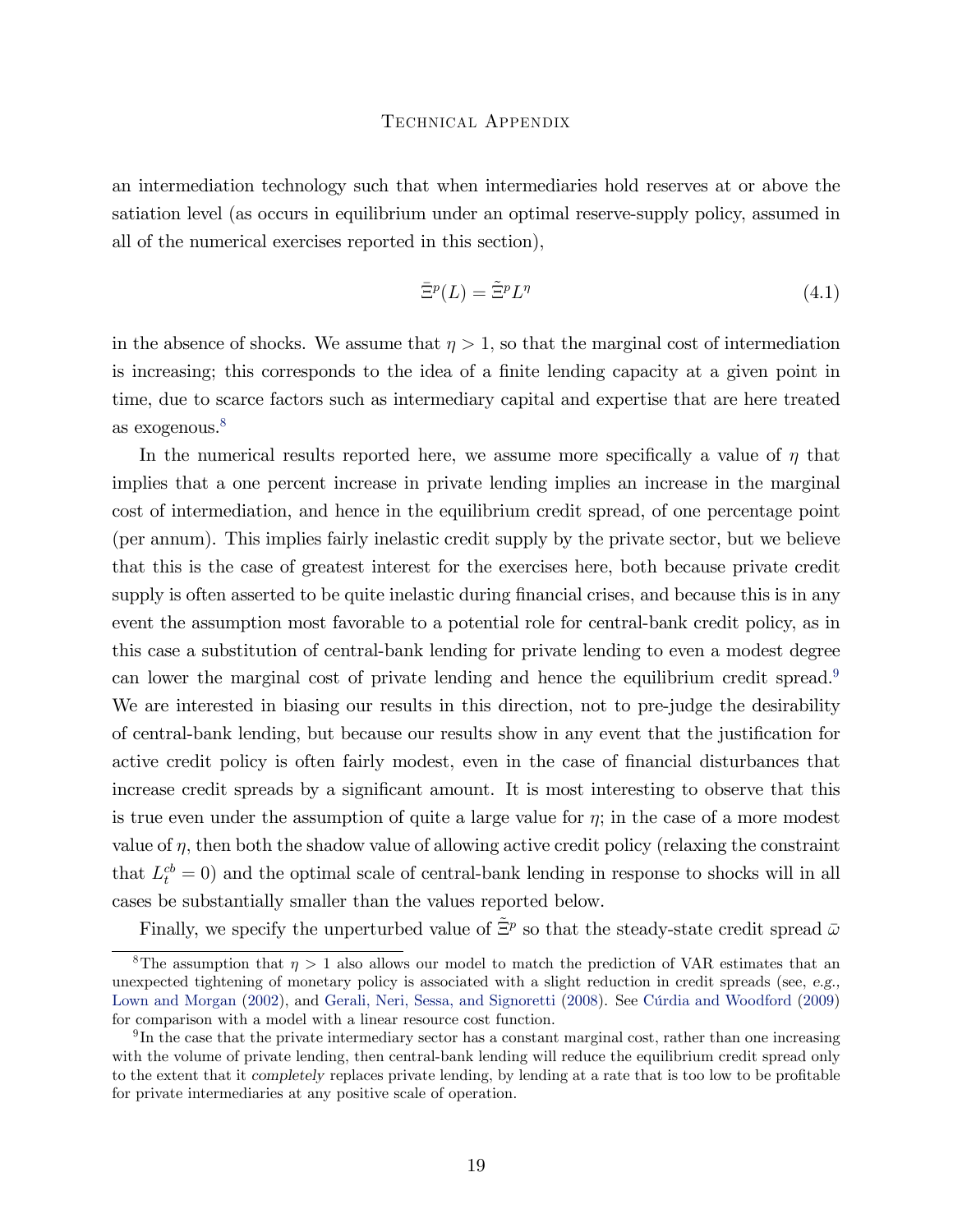equal to 2.0 percentage points per annum, following [Mehra, Piguillem, and Prescott](#page-20-7) [\(2008\)](#page-20-7). Combined with our assumption that "types" persist for 10 years on average, this implies a steady-state "marginal-utility gap"  $\overline{\Omega} \equiv \overline{\lambda}^b / \overline{\lambda}^s = 1.22$ , so that there would be a nontrivial welfare gain from transferring further resources from savers to borrowers. Because of the degree of convexity assumed for the intermediation technology, this corresponds to a steady-state resource cost of financial intermediation  $\bar{\Xi}$  that is much smaller than 2 percent per year of the steady-state level of private lending, as shown in Table  $1;^{10}$  $1;^{10}$  $1;^{10}$  hence in our parameterization, the credit spread represents mainly rents earned by private intermediaries, owing to the scarcity of whatever factor allows only particular firms to engage in this activity.

<sup>&</sup>lt;sup>10</sup>The value for  $\bar{\Xi}$  reported in the table represents the steady-state value of  $\Xi_t^p$ , as we assume no centralbank lending to the private sector in the steady state:  $\bar{L}^{cb} = 0$ .